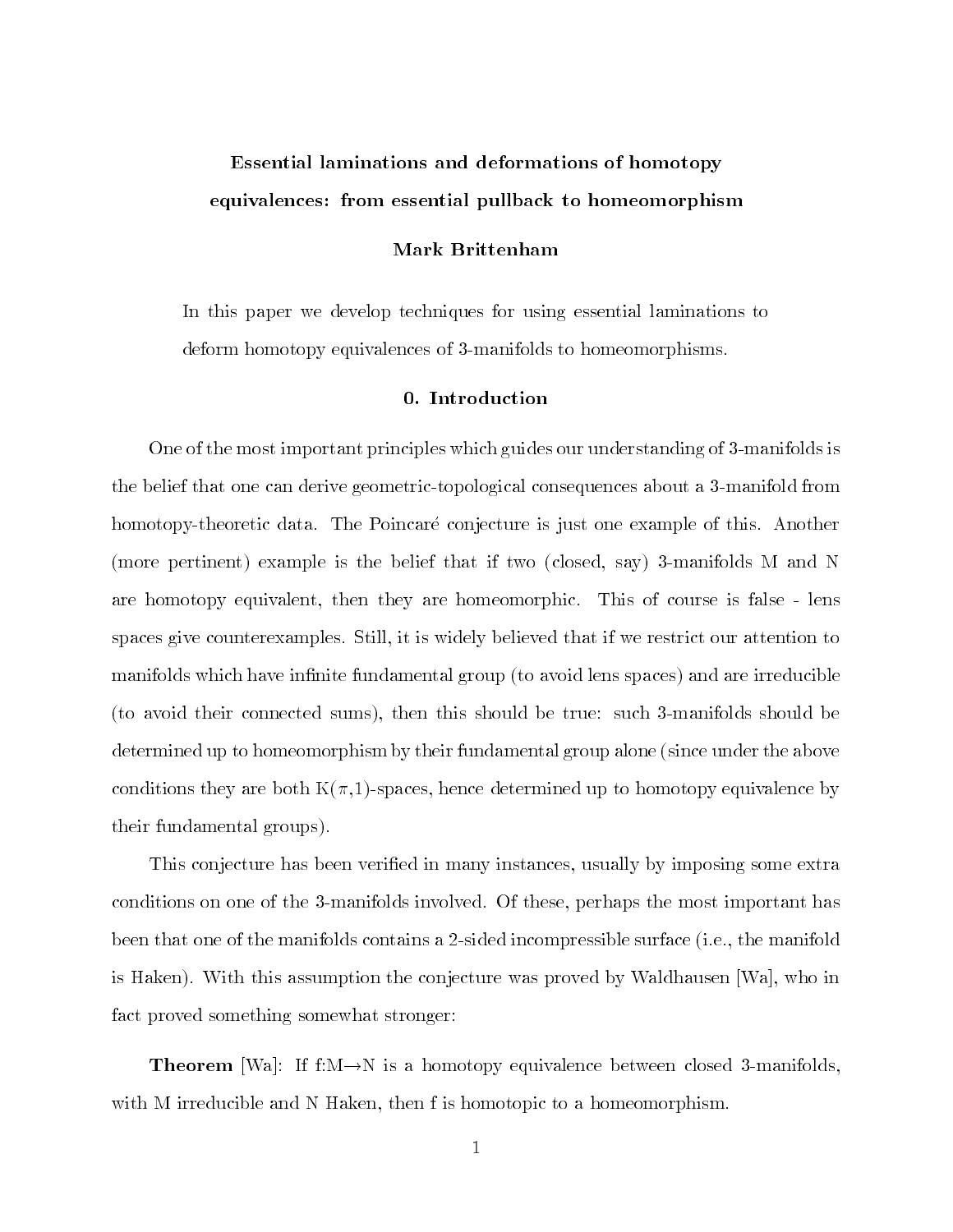Other instances in which the conjecture has been proved include when one of the manifolds is a Seifert-fibered space [Sc], when one contains a  $\pi_1$ -injective immersed surface of the right sort [H-S], and when both are hyperbolic [Mo].

In this paper we begin a program to generalize Waldhausen's result, by generalizing his assumption (in a different direction than  $[H-S]$ ): we will assume instead that N contains an essential lamination. Essential laminations are a recently-defined [G-O] generalization of both the incompressible surface and the codimension-1 foliation without Reeb components. In essence, it is a codimension-1 foliation of a closed subset of N, which has  $\pi_1$ -injective leaves and irreducible complement. The presence of such objects has very nice consequences for their ambient 3-manifold ([G-O],[G-K]), similar to those known for incompressible surfaces; at the same time, essential laminations seem to exist in far greater abundance (see, e.g.,  $[De]$ ,  $[Na]$ ,  $[Ro]$ ) than incompressible surfaces do. In fact, it has been suggested that, except for a class of Seifert-fibered spaces which are known ( $|Br1|$ ,  $|Cl1|$ ) not to contain essential laminations, every irreducible 3-manifold with infinite fundamental group contains an essential lamination.

In proving this generalization, our intent is to follow the outline of Waldhausen's proof as closely as we can. Waldhausen's proof consists of choosing a (connected, 2-sided) incompressible surface  $S\subseteq N$ , making f transverse to S, and *surgering* its inverse image f1 (S) (by homotoping the map f ) until it is incompressible. With further work (using, essentially, the h-cobordism theorem for 2-manifolds) one can then make  $I^-(S)$  connected, and the restriction of f, f:f $\rightarrow$ (5) $\rightarrow$ 5, a homeomorphism). One then splits M and N open along these surfaces, and continues with the induced map f. The argument is finished by an induction on a hierarchy of N - N can be successively split along incompressible surfaces into a collection of balls. The base case is Alexander's Theorem.

What we show in this paper is that we can achieve the 'last  $2/3$ rds' of this outline: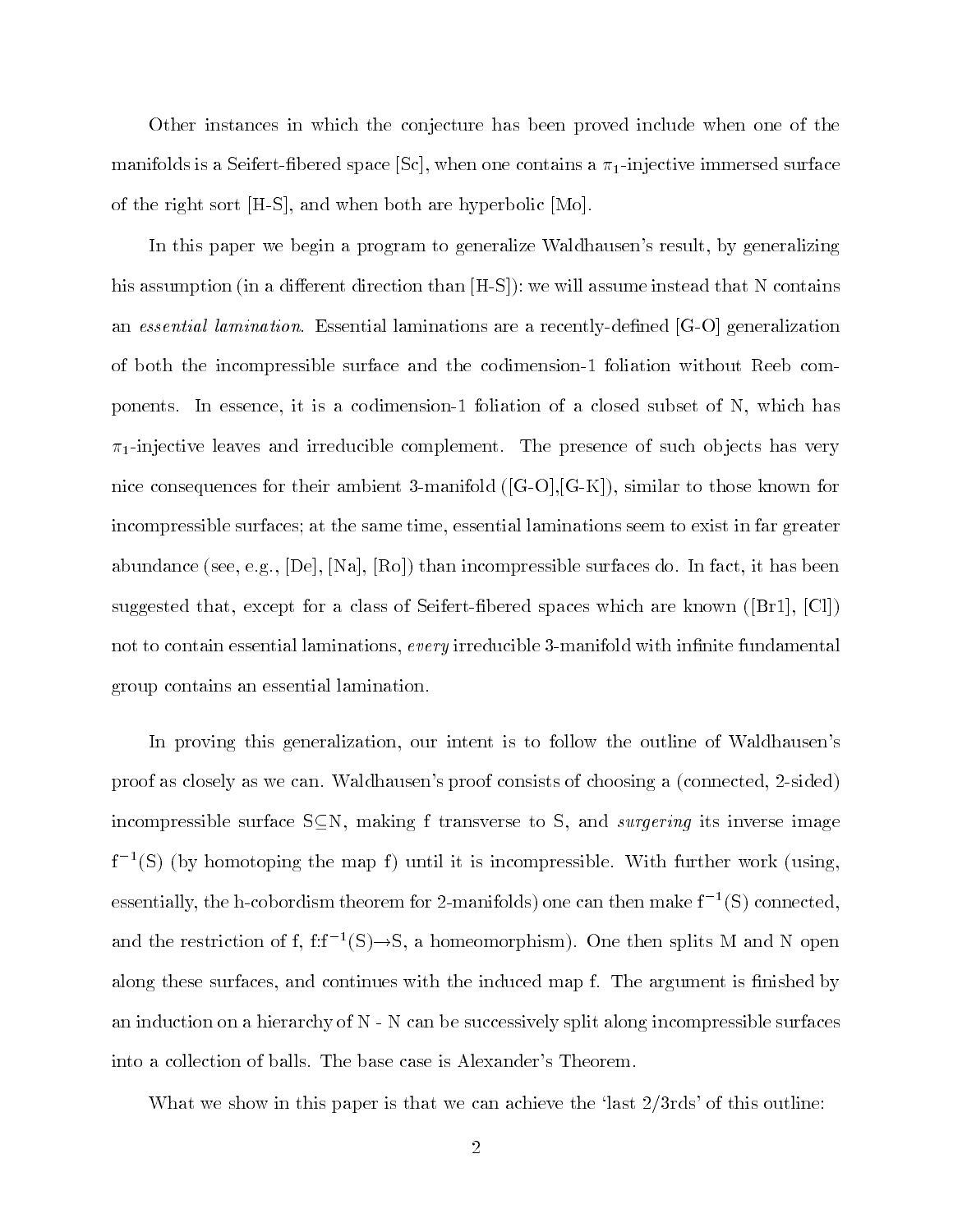**Theorem:** If  $\text{I:}\ \mathbb{N} \to \mathbb{N}$  is a homotopy equivalence of (closed, orientable) 3-manifolds, M irreducible,  $\mathcal{L}\subseteq\mathbb{N}$  essential and transversely orientable, and if f is transverse to  $\mathcal{L}$  and  $f^{-1}(\mathcal{L})$  is essential in M, then f is homotopic to a homeomorphism.

This reduces the task of proving this (conjectured) generalization to showing that one can always deform a homotopy equivalence to give an essential pullback. To date it is not known if this is always possible - this is an area of very active research at this time, and may be considered one of the most important unsolved questions in the theory of essential laminations. In a sequel to this paper [Br3], we report on some progress on the question of essential pullbacks.

It is worth noting that our approach to this problem will in the end appeal to Waldhausen's Theorem, so we will not be giving an alternate proof of that theorem. Because we do not seek to reprove the old result, we can therefore focus on those cases in which the theorem will say something new. In other words, we can assume at the outset that neither of our 3-manifolds M or N contain an incompressible surface (since Waldhausen's Theorem says that one is Haken iff the other one is). Remarkably, this assumption is exactly what is needed to find a way to use Waldhausen's Theorem. Essential laminations in non-Haken 3-manifolds inherit extra structure from the fact that there are no incompressible surfaces around, and this added structure is exactly what makes it possible to utilize Waldhausen's Theorem in an underhanded way.

#### 1. Preliminaries

The reader is referred to  $[G-O]$  for definitions and basic results concerning essential laminations. As with a foliation, a lamination can be covered by a collection of coordinate charts for the 3-manifold, in which the leaves of the lamination appear as horizontal plaques. A lamination has a well-defined tangent space  $T\mathcal{L}$ , and we assume that these tangent planes vary continuously as one moves from point to point in N. We assume that M and N are both orientable and non-Haken, and that the essential lamination  $\mathcal{L}\subseteq\mathbb{N}$  is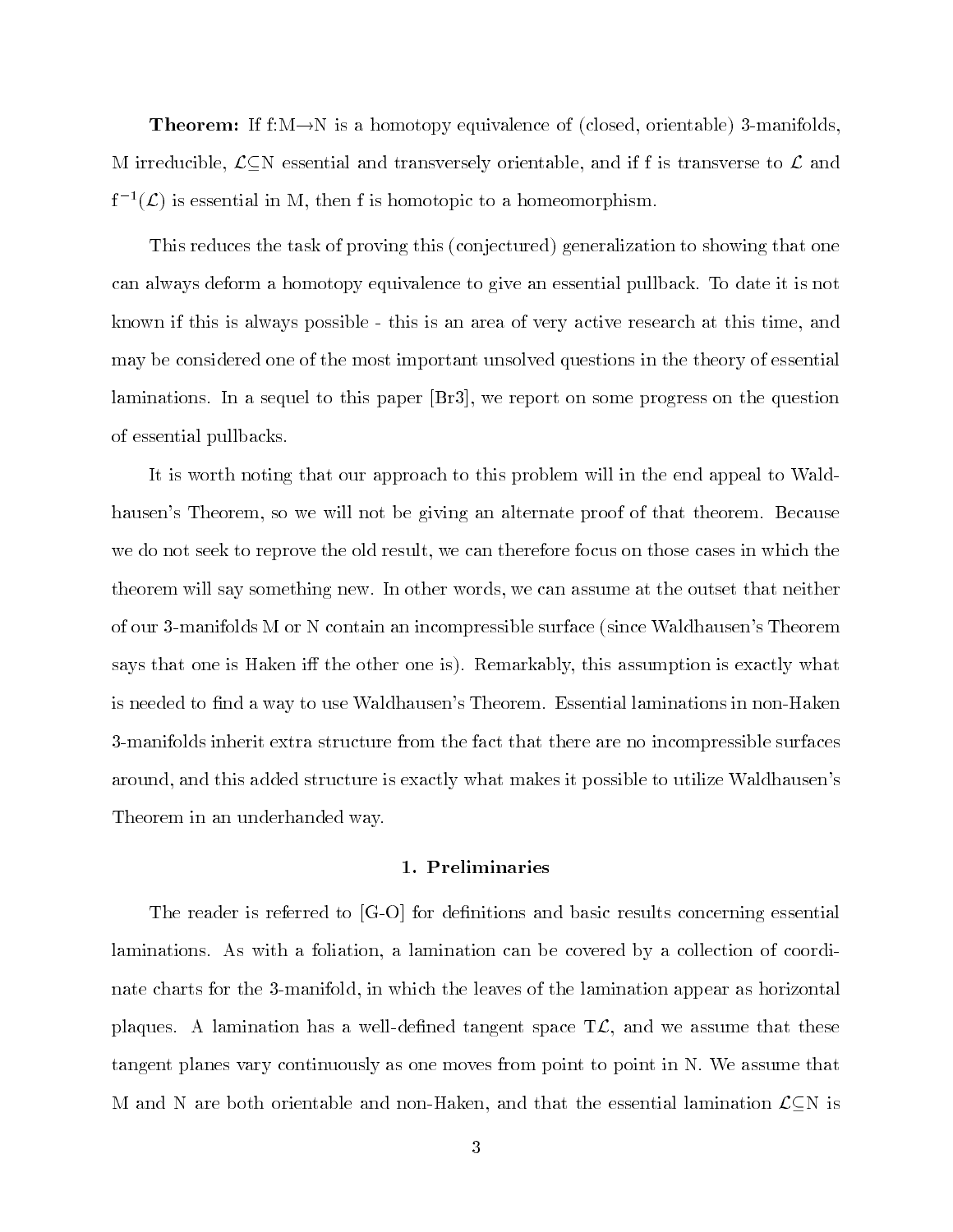transversely oriented, i.e., it is carried by a transversely orientable branched surface B (this is the natural generalization of the 2-sidedness of incompressible surfaces). Consequently, every leaf L of  $\mathcal L$  is orientable (and non-compact, because N is non-Haken).

We say that a map is *transverse* to a lamination if for every  $x \in f^{-1}(\mathcal{L})$ ,

$$
f_*(T_xM) + T_{f(x)}\mathcal{L} = T_{f(x)}N.
$$

One of the simplest way of achieving this is by starting with a branched surface which carries  $\mathcal{L}$ , and making f transverse to B; then by embedding  $\mathcal{L}$  in a fibered neighborhood  $N(B)$  of B with very short fibers, f will then be transverse to  $\mathcal L$  as well. Some of our constructions will force us to work with the more general point of view, however. (This fact will cause us some trouble, by requiring us to prove some rather technical facts which, from the branched surface point of view, are essentially trivial.)

We will make it a common practice in this paper to label with a prime  $\gamma'$  any object which is the inverse image under f of something in N which f is transverse to (or otherwise corresponds to it); thus  $f^{-1}(\mathcal{L}) = \mathcal{L}'$ . This rule is broken so infrequently that it should cause no problem.

Every essential lamination  $\mathcal L$  contains a minimal sublamination  $\mathcal L_0$ ; this follows easily from Zorn's Lemma applied to the collection of non-empty sublaminations. Since  $f^{-1}(\mathcal{L}_0)$ is essential if  $f^{-1}(\mathcal{L})$  is (a sublamination of an essential lamination is essential), we may as well assume that  $\mathcal L$  is its own minimal sublamination. Consequently, every leaf of  $\mathcal L$  is dense in L.

However, we cannot yet know that the same is true of  $f^{-1}(\mathcal{L})=\mathcal{L}'$  (it is, but will take some work). But because M is non-Haken and  $\mathcal{L}'$  is (assumed) essential, we already know that this is `almost' true:

**Proposition 1:** An essential lamination  $\mathcal{L}'$  in a non-Haken 3-manifold M contains a unique minimal sublamination  $\mathcal{L}_0$ ; in other words, for every leaf L' of  $\mathcal{L}'$ ,  $\mathcal{L}_0 \subseteq \overline{L'}$ .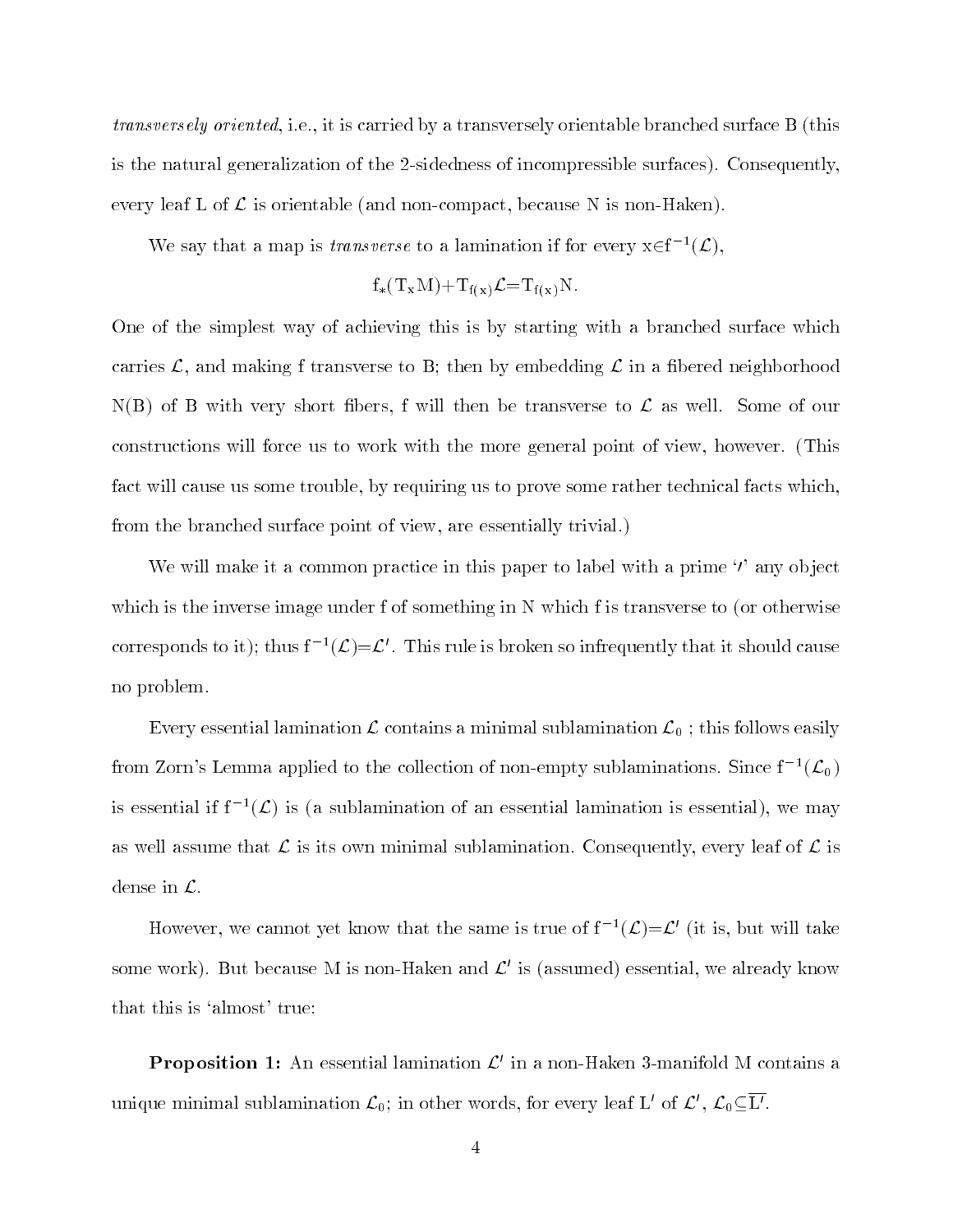A proof of this may be found in  $[Br2]$ ; a different and much shorter proof of this statement (giving less information about the structure of the complement of  $\mathcal{L}'$ ) can also be found in [Br3].

Finally, we will be making heavy use of the following result in the next section - it gives us a convenient way to `map out inverse images'.

**Theorem [EMT]:** The collection  $\mathcal{H\subset L}$  of leaves having no holonomy is dense in  $\mathcal{L}$  .

Recall that a leaf  $L\subset\mathcal{L}$  has no holonomy if for every (embedded) loop  $\gamma$  in L, the leaves of  $\mathcal L$  intersect a small (normal) annulus over  $\gamma$  only in closed loops.

Of course, in the present situation, that only means that there is at least one such leaf, but that one will be enough. Note that  $f^{-1}(\mathcal{H}) = \mathcal{H}'$  consists of leaves with no holonomy in  $f^{-1}(\mathcal{L})=\mathcal{L}'$ , because transverse pictures are preserved under f (a loop in H' with holonomy around it would be carried under f to a loop in  $H$  with holonomy around it), and that  $H'$ is dense in  $\mathcal{L}'$ , because f maps short arcs  $\alpha$  transverse to L' homeomorphically to short arcs f( $\alpha$ ) transverse to  $\mathcal{L}$ ; then since f( $\alpha$ ) intersects H in a set dense in  $\mathcal{L}$ ,  $\alpha$  intersects H' in a set dense in  $\mathcal{L}'$ .

#### 2. The inverse image of a leaf is connected

Because f is a homotopy equivalence of orientable, closed (because they are non-Haken) manifolds, f therefore has degree 1 or -1, and we can, by choosing orientations appropriately, assume that f has degree 1. We are going to show that the inverse image  $f^{-1}(L)$  of a leaf L is a single leaf of  $\mathcal{L}'$ , by counting the degrees of the map f, thought of as a (smooth) map from a leaf of  $\mathcal{L}'$  to a leaf of  $\mathcal{L}$ , and showing that these degrees are always 1.

It is not hard to see that the induced maps between the leaves of  $\mathcal{L}'$  and  $\mathcal{L}$ ,  $f: f^{-1}(L) \to L$ , where each has the leaf space topology (making each a smooth surface), are proper; the inverse images of compact sets are compact. This is because if  $C\subseteq L$  is compact (hence compact in  $N$ , since the leaf space topology is finer than the subspace topology), then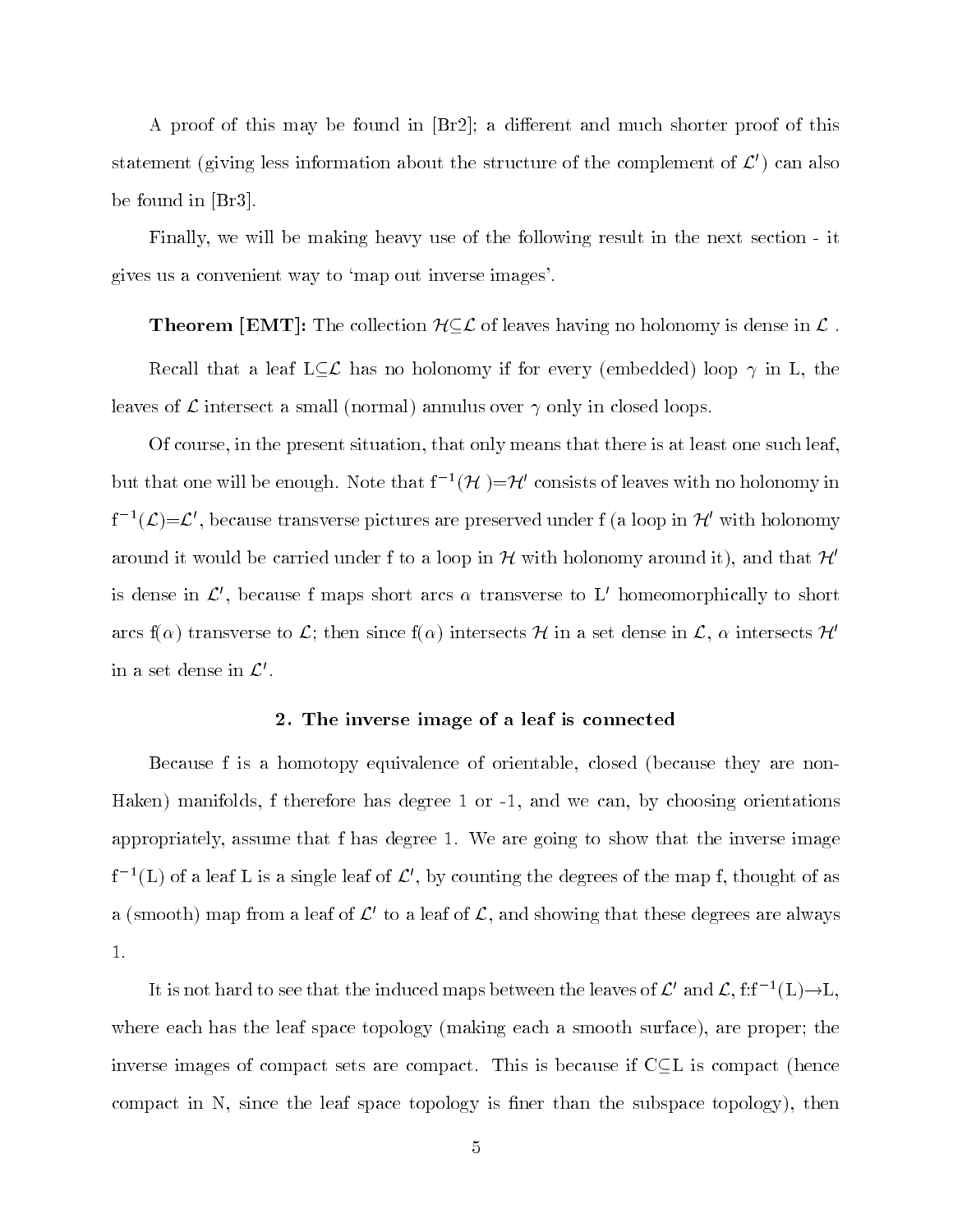$f^{-1}(C) \subseteq f^{-1}(L)$  is compact in M. If it is not compact in  $f^{-1}(L)$ , then there is a sequence  ${x_n}_{n=1}^{\infty}$  which has no convergent subsequence in (the leaf space topology on)  $f^{-1}(L)$ . But since  $I^{-1}(\mathbb{C})$  is compact in M, there is a subsequence converging to a point x of  $I^{-1}(\mathbb{C})$ (in the topology on M). Looking in a coordinate chart about x, this convergence must be occurring in the transverse direction; the subsequence must be living in infinitely-many distinct plaques of  $\mathcal{L}'$  (see Figure 1). But pushing this forward under f, we can then conclude (since f is transverse to  $\mathcal{L}$ ) that  $f(f^{-1}(C))=C$  intersects infinitely-many plaques of  $\mathcal L$  in a coordinate neighborhood of  $f(x)$ , a contradiction, since a choice of a point in each would give an infinite discrete set in  $C$  (in the leaf topology on  $L$ ).

## Figure 1

Because  $\mathcal{L}$  (and therefore  $\mathcal{L}'$ ) are transversely-oriented, we can, using the orientations of M and N, assign orientations to the leaves of  $\mathcal L$  and  $\mathcal L'$  (as, say, the second and third vectors of an orienting frame which starts with the normal orientation). These maps can therefore be assigned degrees, by the usual method of counting inverse images of regular values, giving each a sign according to the orientations described above.

Because  $\mathcal L$  and  $\mathcal L'$  are both essential, their leaves  $\pi_1$ -inject into N and M, respectively, and because f itself is an injection on  $\pi_1$ , it follows that for any leaf L of  $\mathcal{L}$ , and any leaf L' of  $\mathcal{L}'$  in  $f^{-1}(L)$ , the induced map  $f:L'\to L$  is an injection on the level of  $\pi_1$ . Therefore, the next result becomes relevant:

**Proposition 2:** Let  $r:\mathbb{R}\rightarrow 1$  be a  $\pi_1$ -injective, proper map between connected, orientable, non-compact open surfaces,  $T \neq \mathbf{R^2}$ . Then either

(a) (degree(f)=0)  $\leq K^2$  or  $S^2 \times K$ , and f can be properly homotoped outside of any compact subset of T, or

(b) (degree(f) $\neq$ 0) f is properly homotopic to a finite-sheeted covering map.

The proof [Br4] is somewhat tedious, though not hard, and is in fact much in the spirit of a published proof of the analogous 3-dimensional result; see [B-T].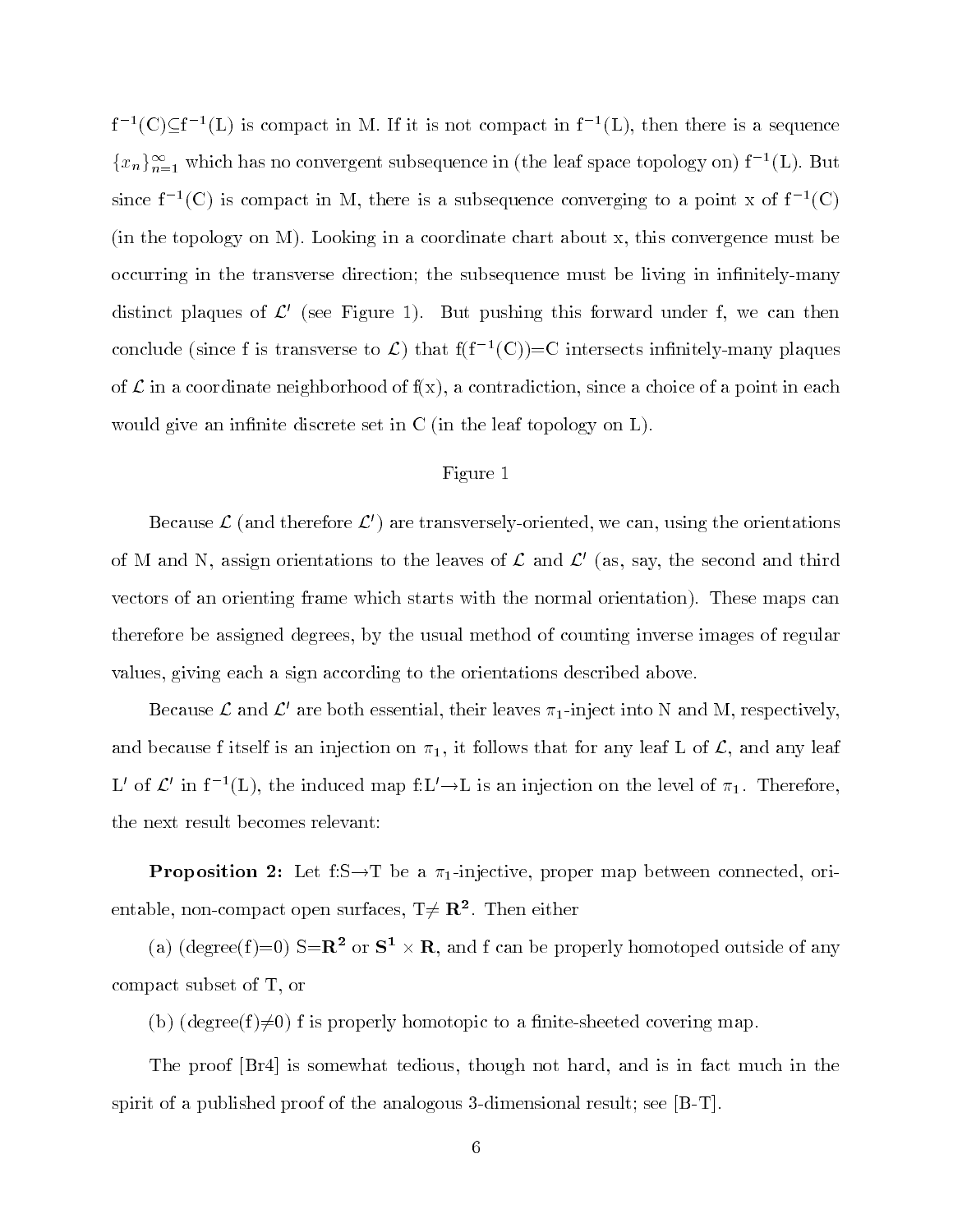**Lemma 3:** Let  $\mathcal{L}_0$  be the minimal sublamination of  $\mathcal{L}'$ . Then  $f(\mathcal{L}_0)=\mathcal{L}$ .

Proof:  $\mathcal{L}_0$  contains a non-simply-connected leaf L', for otherwise  $\mathcal{L}_0$  is an essential lamination consisting of planes, and a result of Gabai [Ga] implies that M is the 3-torus, which is Haken. Let L be the leaf that L' maps to; then  $f:L' \rightarrow L$  satifies the conditions of the proposition above. So either (in case (b))  $f(L')=L$ , so  $f(\mathcal{L}_0)=f(\overline{L'})\supseteq \overline{f(L')}=\overline{L}=\mathcal{L}$ (where the middle containment is because f is a closed map), or (in case (a))  $L = S^+ \times R$ and maps onto some end  $\epsilon$  of L. But then  $f(\mathcal{L}_0)=f(\overline{L'})\supseteq \lim_{\epsilon}(L)=\mathcal{L}$  (because  $\lim_{\epsilon}(L)$  is a non-empty sublamination of  $\mathcal{L}$ ).

Using an argument similar to the one above, we can show that for every leaf  $L, I^{-1}(L)$ consists of only countably-many leaves. For if there were uncountably-many leaves, then for any finite cover of M by coordinate charts for  $\mathcal{L}'$ , some chart intersects uncountably-many of these leaves, and so contains uncountably-many plaques of f $\left\lceil(1\right)\right\rceil$ . But it is a standard fact (by repeatedly cutting an interval in half) that for any uncountable set A in an interval I, there is a point x of the interval so that every neighborhood of x intersects A in an uncountable set. Therefore, there is a point y in a plaque of  $\mathcal{L}'$  (corresponding to x) so that every neignborhood of x intersects uncountably-many plaques of f  $\,$  [L]. In particular, any  $\,$ (short) transverse arc through y intersects an uncountable number of such plaques. But the image under f of this arc then gives an arc transverse to  $\mathcal L$  intersecting uncountably-many plaques of L, in some coordinate neighborhood about f(y), an impossibility, since L can intersect a chart in at most countably-many plaques (surfaces do not contain uncountable discrete sets, being second countable).

Therefore, we can apply Sard's Theorem to conclude that our map  $f: f^{-1}(L) \to L$  has regular values. In particular, since f is transverse to  $\mathcal{L}$ , any regular value for this map is also a regular value for f: $M \rightarrow N$ . Therefore, there are regular values for f which live in leaves of  $\mathcal L$ . Given any such regular value x, we can find a small neighborhood  $\mathcal V$  (in N) of points which are also regular values for f, and  $f^{-1}(\mathcal{V}) = \mathcal{V}_1, \cup \cdots \cup \mathcal{V}_n$ , each mapping homeomorphically down onto  $V$  under f. In particular we can find a small arc I $\subseteq V$  (which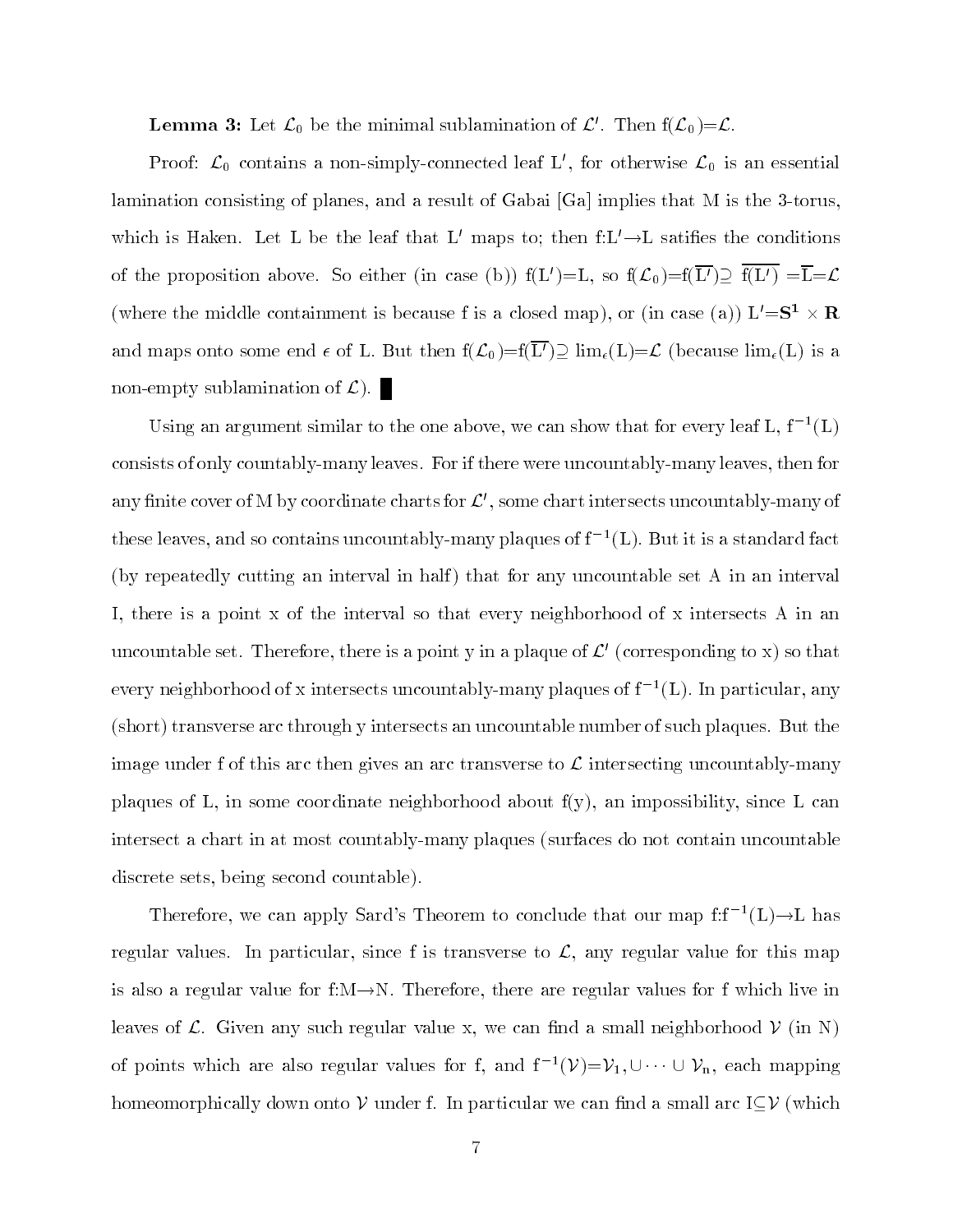we can think of as a short vertical interval in some coordinate chart) transverse to  $\mathcal{L}(\text{and}$ therefore intersecting every leaf of  $\mathcal{L}$ , since every leaf is dense) consisting of regular values for f. This arc then has n disjoint inverse images  $I_1 \cup ... \cup I_n$ , and every  $y \in I \cap \mathcal{L}$ ,  $y \in L_1 \subseteq \mathcal{L}$ , is a regular value for  $\mathrm{I}\mathrm{I}^+$   $(\mathrm{L}_1)\to\mathrm{L}_1$  ) with  $\mathrm{I}^+$  (y) consisting of n points. We can therefore use the points of  $I\cap\mathcal{L}$  to calculate the degrees of the maps induced from f on the leaves of  $\mathcal{L}'$  .

## Lemma 4:  $\mathcal{L}_0\!=\!\mathcal{L}'$  .

Proof: If not, then there is a leaf L' of  $\mathcal{L}'$ , not contained in  $\mathcal{L}_0$ , with  $\mathcal{L}_0 \subseteq \overline{L'}$  and  $\mathcal{L}_0\neq L'$ . Consider a point  $x\in I\cap\mathcal{L}$  and the points  $\{x_1,\ldots,x_n\}=f^{-1}(x)\subseteq\mathcal{L}'$ . Some collection  $\{x_1,\ldots,x_k\}$  lies in  $\mathcal{L}'\backslash\mathcal{L}_0$ , and the rest  $\{x_{k+1},\ldots,x_n\}$  lie in  $\mathcal{L}_0$ . Because  $\mathcal{L}_0$  is a closed set, for each  $x_i \in \mathcal{L}'\backslash \mathcal{L}_0$  there is an open neighborhood  $\mathcal{O}_i$  of  $x_i$  in  $I_i \subseteq f^{-1}(I)$  which misses  $\mathcal{L}_0$ .

Consider  $\mathcal{O} = f(\mathcal{O}_1) \cap \ldots \cap f(\mathcal{O}_k) \subseteq I$ . Because f maps the arcs I<sub>i</sub> homeomorphically to I, this is an open subset of I containing x. Consider  $f^{-1}(\mathcal{O}) \subseteq f^{-1}(I)$ ; note that  $f^{-1}(\mathcal{O}) \cap I_i \subseteq \mathcal{O}_i$ for  $1 \leq i \leq k$ .

Now look at  $f^{-1}(\mathcal{O})\cap I_{k+1}=\mathcal{O}'$ . This is an open neighborhood of  $x_{k+1}$  in  $I_{k+1}$ . Because  $\overline{L'}$  contains  $(\mathcal{L}_0$  and hence)  $x_{k+1}$ , there are points of L' in  $I_{k+1}$  which pass arbitrarily close to  $x_{k+1}$  and hence are contained in  $\mathcal{O}_i$ . Choose one; call it  $x'_{k+1}$ . Then  $x'_{k+1} \notin \mathcal{L}_0$ , and  $f^{-1}(f(x'_{k+1})) \cap I_i = f^{-1}(y') \cap I_i \in \mathcal{O}_i$  are not in  $\mathcal{L}_0$  for  $1 \leq i \leq k$ . So we have increased the number of points in the inverse image of a point of  $\mathcal{L}\cap\mathcal{I}$  which are not in  $\mathcal{L}_0$ . Continuing, we can therefore find a point y of  $\mathcal{L} \cap I$  with  $|f^{-1}(y) \cap (\mathcal{L}' \backslash \mathcal{L}_0)| = n$ , i.e.,  $f^{-1}(y) \subseteq \mathcal{L}' \backslash \mathcal{L}_0$ . But this means that  $y \notin f(\mathcal{L}_0)$ , contradicting the previous lemma. So  $\mathcal{L}_0 = \mathcal{L}'$ .

**Lemma 5:** All leaves of  $f^{-1}(\mathcal{H})$  map to their corresponding leaves of  $\mathcal{L}$  with the same degree.

Proof: Suppose not; let  $L_1$  and  $L_2$  be leaves of  $f^{-1}(\mathcal{H})$  which map with different degrees. Because  $\mathcal{L}'=\mathcal{L}_0$ , we have  $L_2\subseteq\overline{L_1}$  and  $L_1\subseteq\overline{L_2}$ . Because they have different degrees, one of them has non-zero degree, say  $L_1$ . f maps  $L_1$ onto some leaf L of  $\mathcal{L}$ .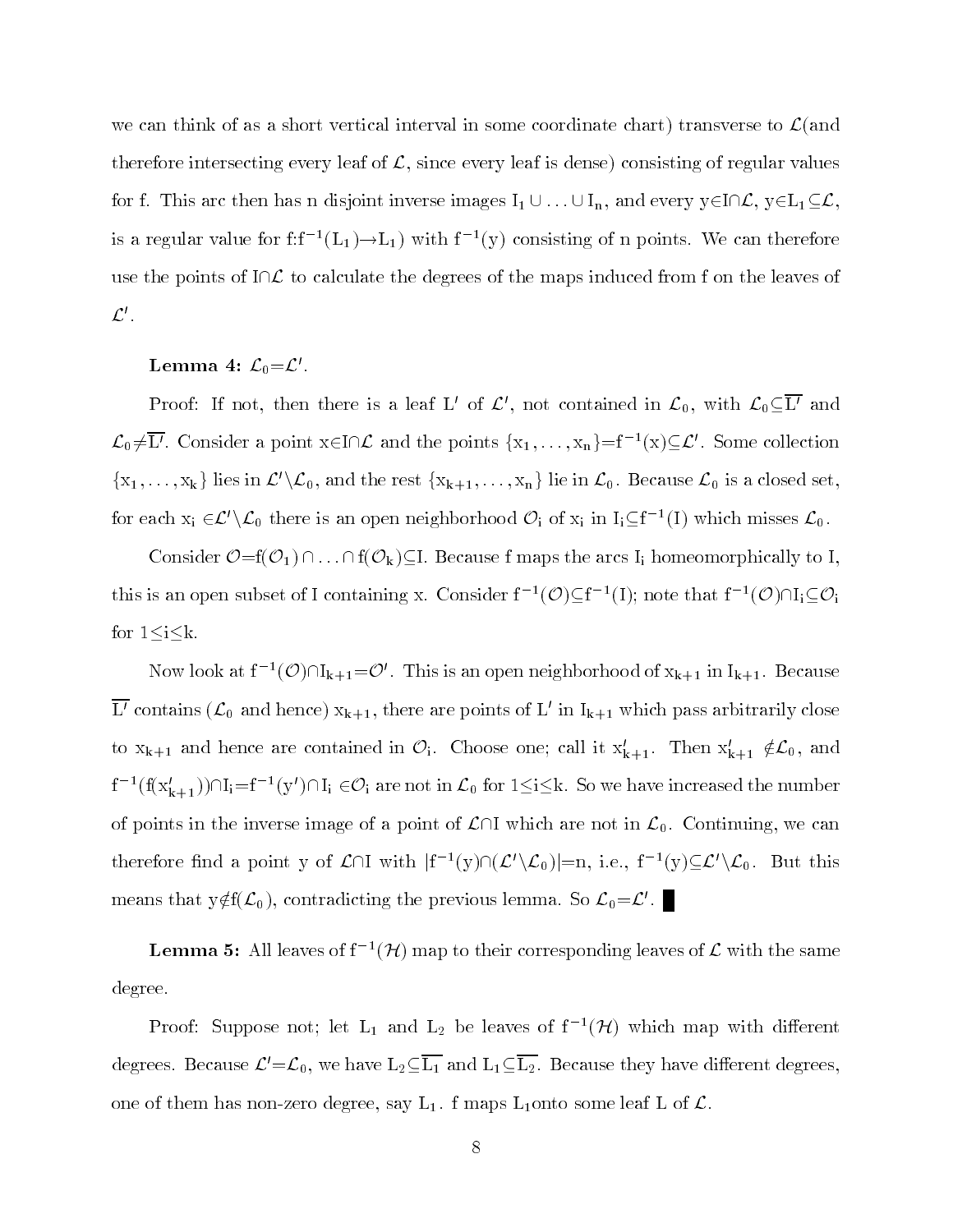Pick a point y in the arc I which lies in the leaf L, and consider all of the points  ${y_1, \ldots, y_k}$ ,  $k \ge 1$ , of  $f^{-1}(y)$  which lie in  $L_1$ . We can join them together by arcs, each point joined to  $y_1$ , say, to form a (singular) tree  $, =, y$  in  $L_1$ . Each arc descends under f to a loop in the leaf of L containing  $f(L_1)$ ; because this leaf is in  $H$ , the normal fence over this loop meets all of the nearby leaves of  $\mathcal L$  in closed loops. In M, this means that the normal fence over each of our arcs meets all of the nearby leaves in arcs whose endpoints map to the same point under f, i.e., the lifts,  $z$  of,  $y$  along the normal fence (lifting  $y_1$  to  $z_1$  over z) have all of their endpoints lying in f1 (z).

But because  $L_2$  passes arbitrarily close to  $L_1$ , It must intersect the normal fence over , y in some , z and so  $\{z_1,\ldots,z_k\} \subseteq L_2 \cap f^{-1}(z)$ . But because  $\Sigma(\text{local degrees at } z_i) = \Sigma(\text{local}$ degrees at y<sub>i</sub>)=degree(L<sub>1</sub>) $\neq$ degree(L<sub>2</sub>), there must be additional points of f<sup>-1</sup>(z) in L<sub>2</sub>. But then we can apply the same argument in the other direction to show that there must be another point w of I for which  $L_1$  contains even more points of  $I^-(w)$ . But because  $|f^{-1}(w)|=|f^{-1}(x)|=n$  for all w in I, continuing such arguments eventually forces us into a contradiction; we can't always find more points. So degree( $L_1$ )=degree( $L_2$ ).

**Corollary 6:** Every leaf of  $f^{-1}(\mathcal{H})$  maps with degree one; in particular, for every leaf L of  $H, f^{-1}(L)$  is connected.

Proof: Every leaf of  $f^{-1}(L)$ ,  $L \in \mathcal{H}$ , maps with the same degree, but the sum of these degrees is the degree of  $f:M\rightarrow N$ , which is one. Therefore, there can be only one leaf in each inverse image, and it maps with degree one.

**Proposition 7:** For every leaf L of  $\mathcal{L}$ ,  $f^{-1}(L)$  is connected.

Proof: Let L' be a leaf of  $f^{-1}(L)$ ; because  $L' = \mathcal{L}'$ , L' limits on a leaf  $L_1$  of  $f^{-1}(\mathcal{H})$ . Pick a point y of I contained in  $f(L_1)$ ; because  $f^{-1}(y) \subseteq L_1$ , we can join all of the inverse images together in a tree,  $y \subseteq L_1$ . But then L' meets the normal fence over, y arbitrarily close to , y, so there is a point z in I near y for which,  $z\subseteq L'$ , and so L' contains all of the inverse images of z. Therefore degree(L)=degree(f)=1; as before, this implies that L =  $\bar{1}$  = (L).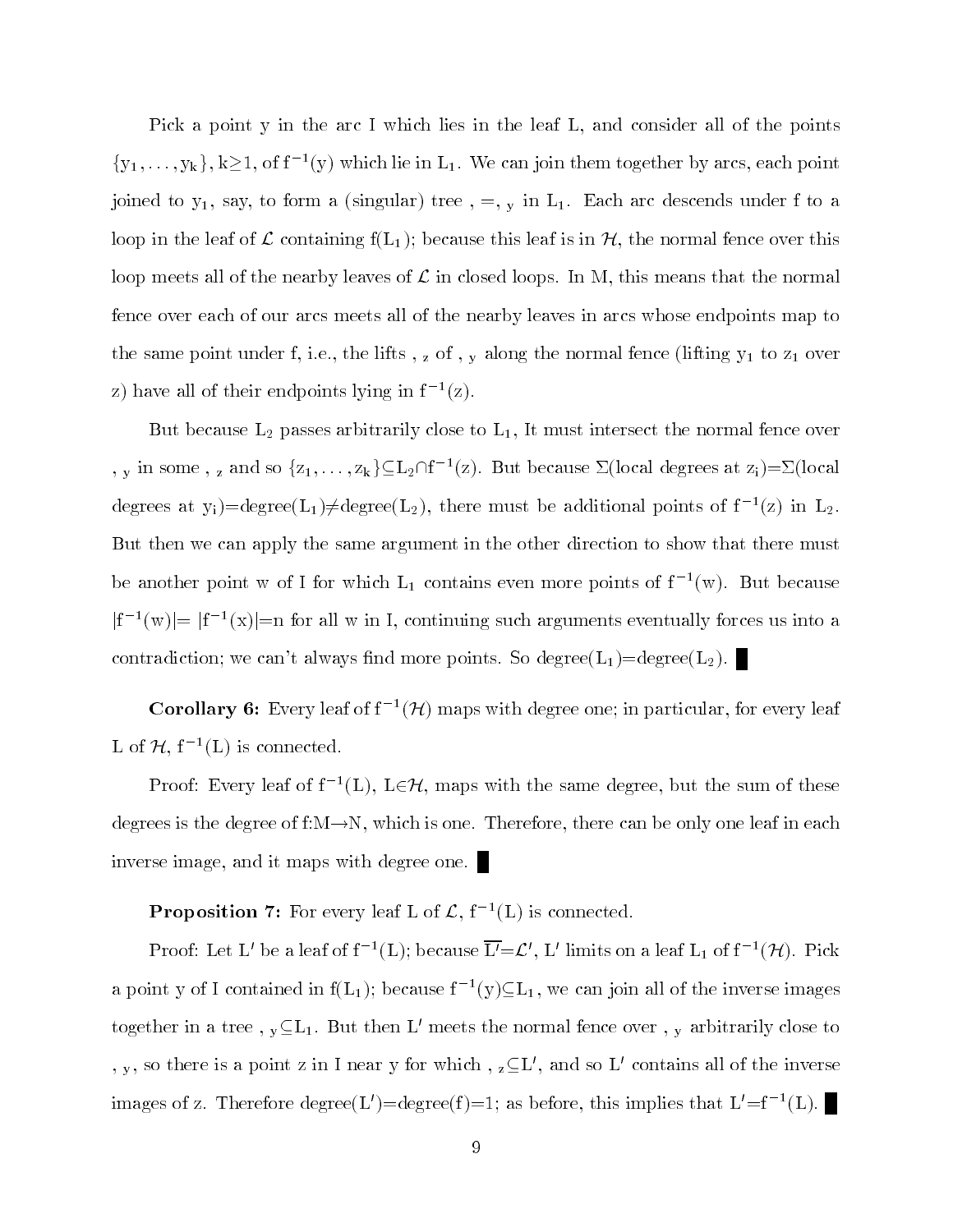#### 3. The homotopy equivalence of  $\mathrm{M}\mathord{\setminus}\gamma$

Choose a non-simply-connected leaf L of  $\mathcal L$  (again, [Ga] says that either such a leaf exists or iv is a 3-torus, nence Haken).  $L = I^{-1}(L)$  is connected, hence is mapped to L by f with degree one, so  $f: L' \to L$  is properly homotopic to a 1-sheeted covering map, i.e., a homeomorphism. In particular (from the proof in  $[Br4]$ ), if  $\gamma$  is an essential simple loop in L, there is a homotopy H of f:L' $\rightarrow$ L, supported on a compact set C $\subseteq$ L', making f<sup>-1</sup>( $\gamma$ )= $\gamma'$ a connected, essential, simple loop mapping homeomorphically to  $\gamma$  under f.

For our next step we must first alter  $\mathcal L$  (and  $\mathcal L'$ ) by splitting  $\mathcal L$  along L (see [G-O]), and filling in the resulting (product) I-bundle with (a Cantor's set-worth of) parallel copies of L. We also do the same thing with L' in  $\mathcal{L}'$ . Then by redefining f to be  $f|_{L'} \times I$  on the I-bundle and the old f elsewhere, we get a new map (still called f), homotopic to the old one, transverse to a new essential lamination (still called  $\mathcal{L}$ ), and with a new essential lamination (still called  $\mathcal{L}'$ ) as a pullback. We label as L (and L') the leaves in the 'center' of the two I-bundles. These laminations no longer have every leaf dense (but we won't be needing that fact any more).

We can their deform f to a new map (still called f) with  $\Gamma^-(\gamma) = \gamma$  by redefining f on U $\times$ I (in the I-bundle over L) to be two copies of H glued together along the face where the inverse image of  $\gamma$  is  $\gamma'$ . This map is still transverse to  $\mathcal L$  and  $\mathcal L'$  is its pullback.

By taking small tubular neighborhoods of  $\gamma$  and  $\gamma'$ , we get induced maps f:M $\gamma' \rightarrow$ N $\gamma$ and f: $M\ N(\gamma')\to N\ N(\gamma)$ , with f: $\partial N(\gamma')\to \partial N(\gamma)$  a homeomorphism. Note that the inclusions  $M\setminus N(\gamma)$  and  $N\setminus N(\gamma)$  into  $M\setminus\gamma'$  and  $N\setminus\gamma$  are homotopy equivalences, and the map  $f:M\setminus N(\gamma')\to N\setminus N(\gamma)$  has degree one, hence is a surjection on  $\pi_1$ . Also,  $M\setminus N(\gamma')$  and  $N\setminus N(\gamma)$  $\cdots$   $\cdots$ are irreducible, with incompressible boundary: for example, if  $S\subseteq N\setminus N(\gamma)$ . N(
) were a reducing sphere, then in N it bounds a ball; this ball would then have to (meet, hence) contain  $N(\gamma)$ , implying that  $\gamma$  was not essential (in N, hence) in its leaf. Also, if  $\partial N(\gamma)$  were compressible in  $N\backslash N(\gamma)$ , then  $N\backslash N(\gamma)$ N(
) would be a solid torus, implying that N was the union of two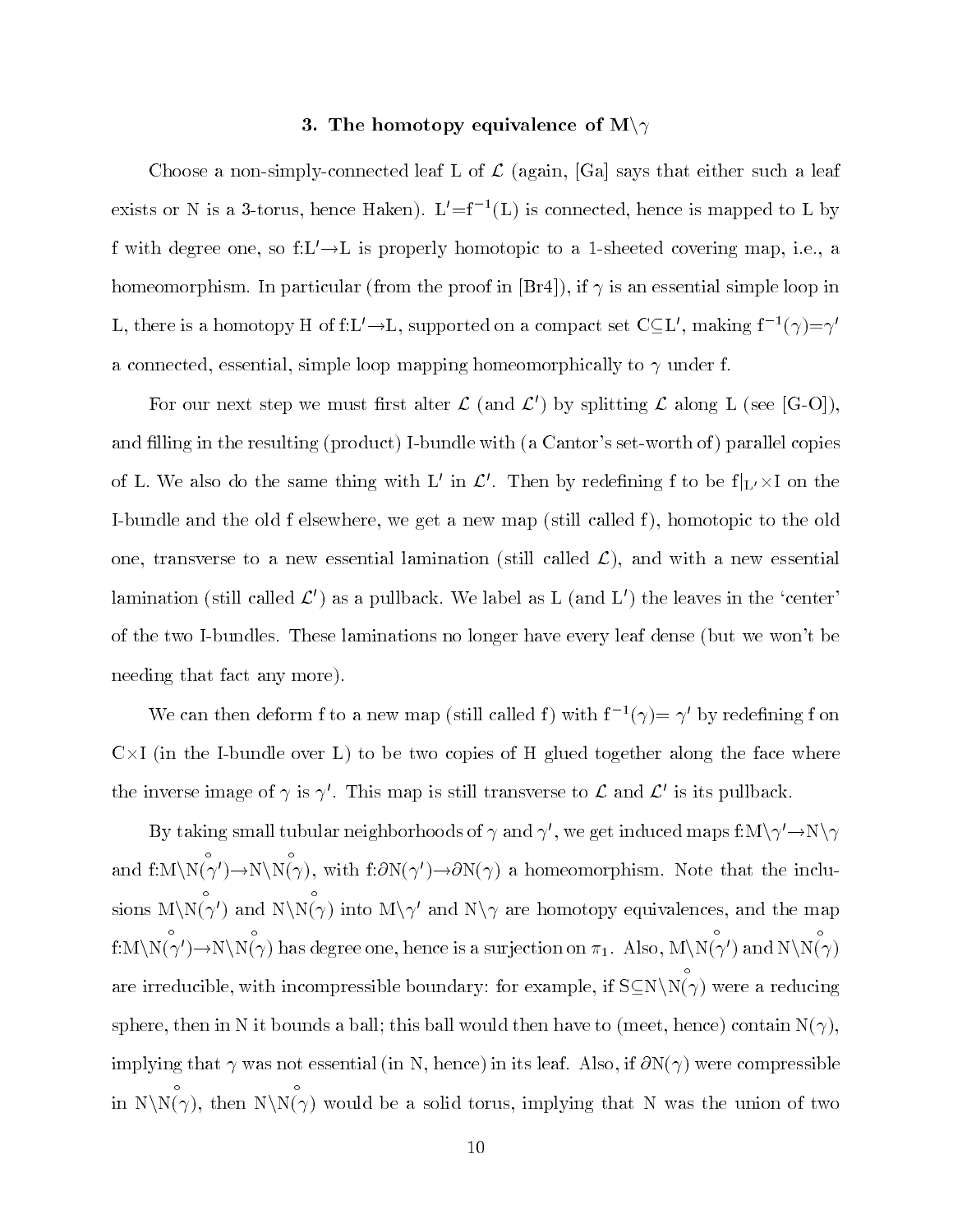solid tori joined along their boundary. But being laminar, N has universal cover  ${\bf K}^+ \, |G\text{-}{\bf U}|,$ while the union of two solid tori does not.

So  $M\setminus N(\gamma)$  and  $N\setminus N(\gamma)$  are  $K(\pi,1)$  spaces, and so the map  $f:M\setminus N(\gamma')\to N\setminus N(\gamma)$ :  $\cdots$   $\cdots$   $\cdots$ homotopy equivalence iff it is injective on  $\pi_1$ , or equivalently, if  $f:M\setminus \gamma' \to N\setminus \gamma$  is injective on  $\pi_1$ .

Proposition 8: f: $M\backslash \gamma'$   $\rightarrow$   $N\backslash \gamma$  is injective on  $\pi_1$ .

Proof: Let  $\alpha'$  be a loop in  $M\setminus \gamma'$  with  $f(\alpha') = \alpha$  null-homotopic in  $N\setminus \gamma$ , and let  $H:D^2 \to N\setminus \gamma$ be a null-homotopy.  $\alpha$  is in particular then null-homotopic in N, so by the  $\pi_1$ -injectivity of f:M $\rightarrow$ N,  $\alpha'$  is null-homotopic in M, by some null-homotopy H':D<sup>2</sup> $\rightarrow$ M. Because

$$
\text{foH}'|_{\partial \mathbf{D}^2} = \text{fo}\alpha' = \text{H}|_{\partial \mathbf{D}^2},
$$

we can form a map G=foH'UH:S<sup>2</sup>  $\rightarrow$ N, a map equal to foH' on the upper hemisphere  $S^2_+$ and to H on the lower hemisphere  $S_{-}^2$  (see Figure 2). We can assume this map is transverse to  $\mathcal L$  and  $\gamma$ , by making each piece so transverse, using a Morse theory argument. Cover our laminations  $\mathcal L$  and  $\mathcal L'$  by finitely-many coordinate charts; in each chart our lamination looks like a Cantor's set-worth of horizontal disks. Then we can put the maps  $H$  and  $H'$ into Morse-normal form w.r.t the vertical direction of each chart, dragging the singularities up or down into the regions between leaves, if necessary.

# Figure 2

Now consider  $\lambda = G^{-1}(\mathcal{L}) \subseteq S^2$ ; it is a 1-dimensional lamination in  $S^2$  transverse to the equator  $S^1 \subseteq S^2$ . Because  $\mathcal L$  is essential and G is transverse to  $\mathcal L$ ,  $\lambda$  has no monogons and no non-trivial holonomy around closed loops, and so it follows (see, e.g., [G-O, p.51]) that every leal of  $\lambda$  is a closed loop. Also,  $G^{-}(\gamma)$  consists of a limite number of points, all in the upper nemisphere  $\mathbf{5}_{+}^{-}.$ 

What we wish to do is to remove the points G<sup>1</sup>( $\gamma$ )=(form if  $(\gamma)$ =(H<sup>1</sup>)<sup>-</sup>( $\gamma$ ) from the upper hemisphere  $S^2_+$ . If some point x is in a loop of  $G^{-1}(\mathcal{L})$  which is entirely contained in the upper hemisphere (so it is in a loop of  $(f \circ K)^{-1}(\mathcal{L}) = K^{-1}(\mathcal{L}')$ ), then this loop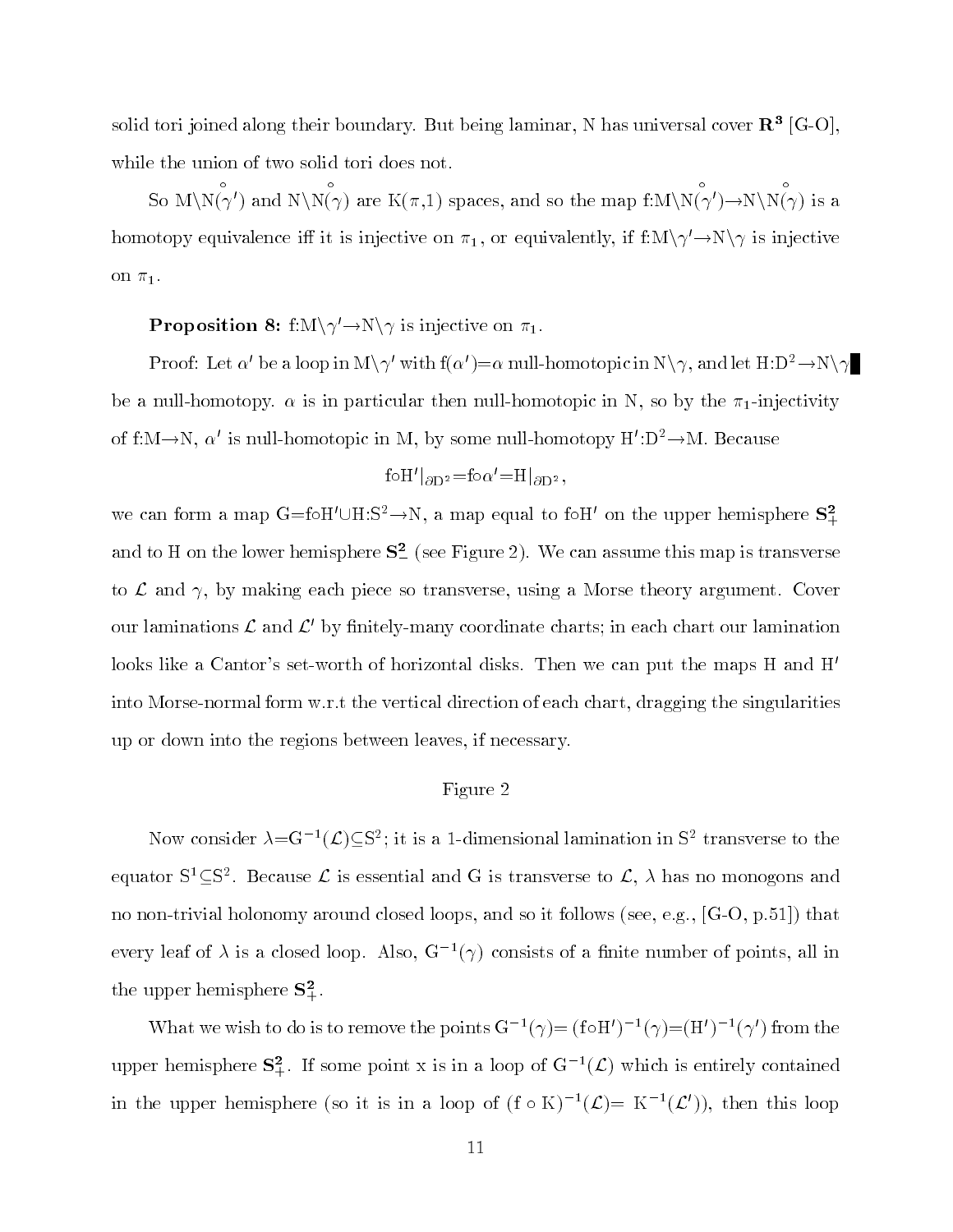bounds a disk  $\Delta$  in the upper hemisphere, which represents a null-homotopy (under H') of the loop into M. Because  $\mathcal{L}^{\prime}$  is essential, this loop is also null-homotopic in the leaf L' of  $\mathcal{L}'$  containing it. By redefining H' on  $\Delta$  to lie in L', and pushing off L' slightly, we can remove the loop from  $G^{-1}(\mathcal{L})$ , in so doing removing points of  $G^{-1}(\gamma)$  from the upper  $\mu$ emisphere. In this way we can remove any points of G $^+$ ( $\gamma$ ) which he in such loops, by simply redefining the null-homotopy.

Our only problem is that some points could lie on loops which are not entirely contained in the upper hemisphere. What we need to do is to show how to 'pull' these loops into the upper hemisphere. This will involve deforming the loop  $\alpha'$ ; but we will show that this deformation need not cross  $\gamma'$ . So in the end we will have shown that  $\alpha'$  is freelyhomotopic, in the complement of  $\gamma'$ , to a loop which is null-homotopic in the complement of  $\gamma'$ . Therefore,  $\alpha'$  itself is null-homotopic in  $M\gamma'$ .

It is actually technically easier to pull all of  $G^{-1}(\mathcal{L})$  into  $S^2_+$ ; this is what we will seek to do. This will require three facts. First, the induced map  $f_*:\pi_1(L\setminus \gamma)\to \pi_1(L)$  is injective: this follows because  $\gamma$  is essential in L. Second, the map  $f_*:\pi_1(M,L'\setminus\gamma')\to\pi_1(N,L\setminus\gamma)$  is injective. This follows from the commutative diagram

$$
\begin{array}{ccccccccc}\n\pi_1(L' \setminus \gamma') & \to & \pi_1(M) & \to & \pi_1(M, L' \setminus \gamma') & \to & \pi_0(L' \setminus \gamma') \\
\downarrow & & \downarrow & & \downarrow & & \downarrow \\
\pi_1(L \setminus \gamma) & \to & \pi_1(N) & \to & \pi_1(N, L \setminus \gamma) & \to & \pi_0(L \setminus \gamma)\n\end{array}
$$

where all of the maps are induced by  $f$ , together with (half of) the five lemma, since the first vertical arrow is surjective (it's degree one), the second is injective, and the fourth is injective for homological reasons ( $\gamma'$  separates iff  $\gamma$  does). Finally, the map  $f_*:\pi_1(L',L'\setminus \gamma')\to \pi_1(L,L\setminus \gamma)$  is injective; this follows by a similar five lemma argument. (Of course, half of the objects in these diagrams are not groups! However, since by 'injective' we mean only that the only element that these maps send to the trivial element is the trivial element, and this is proved in the five lemma without appealing to any group structure, this lapse will cause no difficulty.)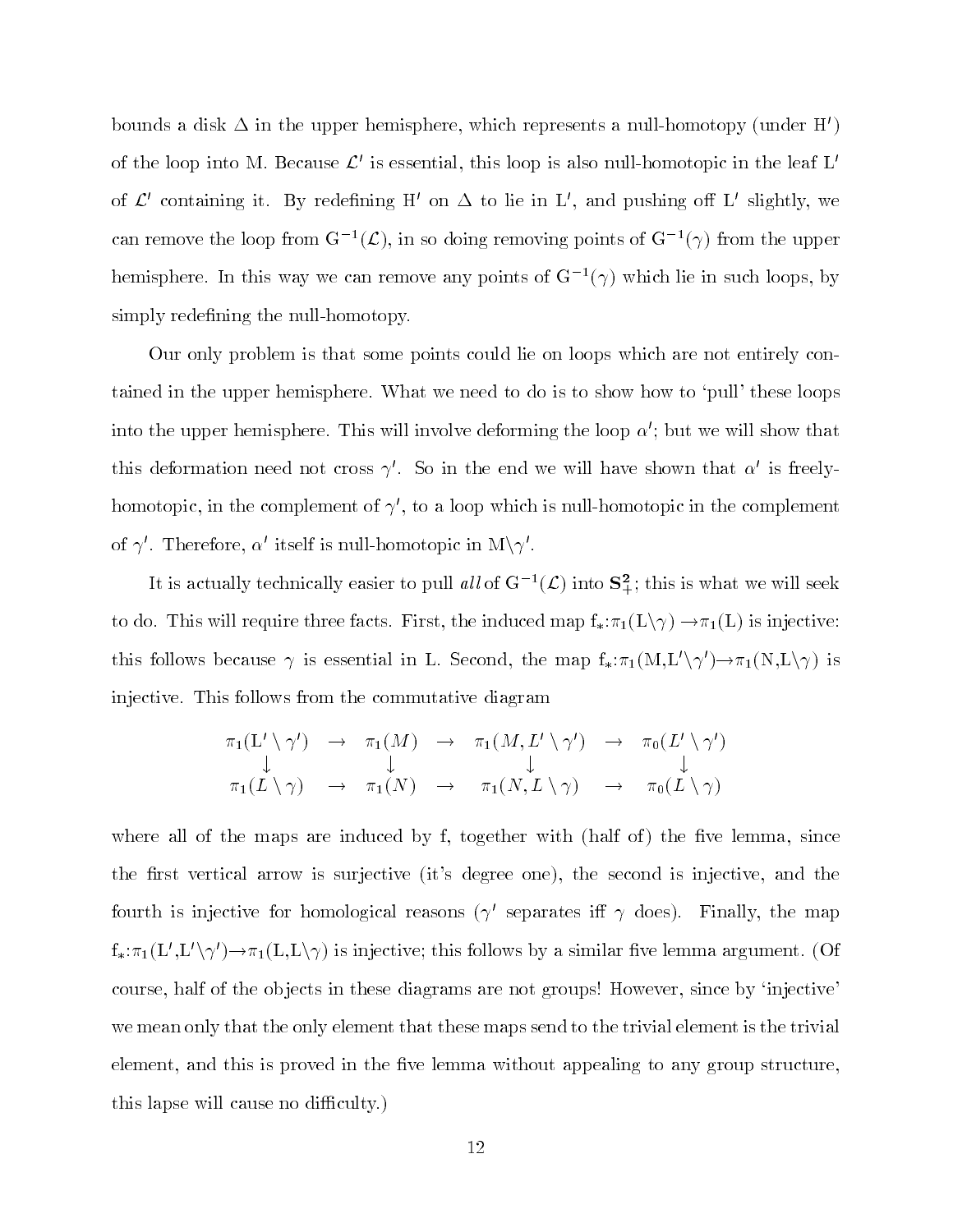In what follows we will always write as if the circles and arcs we are dealing with are contained in L and L'(so that we need to arrange things to avoid bumping into  $\gamma$  and  $\gamma'$ , even though this is not always true; this is assumed only for the convenience of the reader. If we are not working in these leaves, we run into fewer problems, and the reader can supply his or her own arguments.

By an argument like the one above we can remove any circles of  $G^{-1}(\mathcal{L}) = \lambda$  which are entirely contained in the lower hemisphere  $S^2_-$ .

Now consider an *innermost arc*  $\omega$  of an *outermost family* of parallel arcs of  $\lambda \cap S^2$ , cutting off an outermost disk  $\Delta$  from  $S^2$ , and set  $\alpha_0 = \Delta \cap \partial S^2$  (see Figure 3). What we wish to do is 'pull' this disk over from  $S_{-}^2$  to  $S_{+}^2$  (i.e., replace H restricted to this disk with the image under f of a map into  $M\setminus\gamma'$ . To be careful about this, we must first divide this family of parallel arcs into a finite number of (disjoint) families, on each of which we will then carry out this `replacement'.

## Figure 3

Choose a branched surface B carrying  $\mathcal L$  and a fibered neighborhood  $N(B)$  with  $\partial_h N(B) \subseteq \mathcal{L}$ . By splitting B if necessary, we can assume that  $N(B)|\mathcal{L}$ , a collection of Ibundles over surfaces, has no component which is an I-bundle over a compact surface (by deleting such bundles and then collapsing the fibers). Because  $\alpha$  and  $\partial_h N(B) \cap \partial_v N(B)$ (a finite collection of loops) are both one dimensional, we can assume that they miss one another. Now look at the set  $H^{-1}(N(B)\cap\alpha_0=A)$ . This is a closed subset of  $\alpha_0$ , and (because H is transverse to  $\mathcal{L}$ ) every point of  $H^{-1}(\mathcal{L})\cap A$  is contained in a (maximal) interval in A which is not a point. Also, if an endpoint of one of these intervals maps to  $\partial_h N(B)$  (hence to  $\mathcal{L}$ ), then it is isolated on one side. Our first claim is that there are only finitely-many such intervals. For suppose there were infinitely-many, and suppose first that infinitelymany had endpoints mapping to  $\partial_h N(B)$ . This sequence of intervals must then have lengths tending to 0, and their endpoints contain a subsequence converging to a point x mapping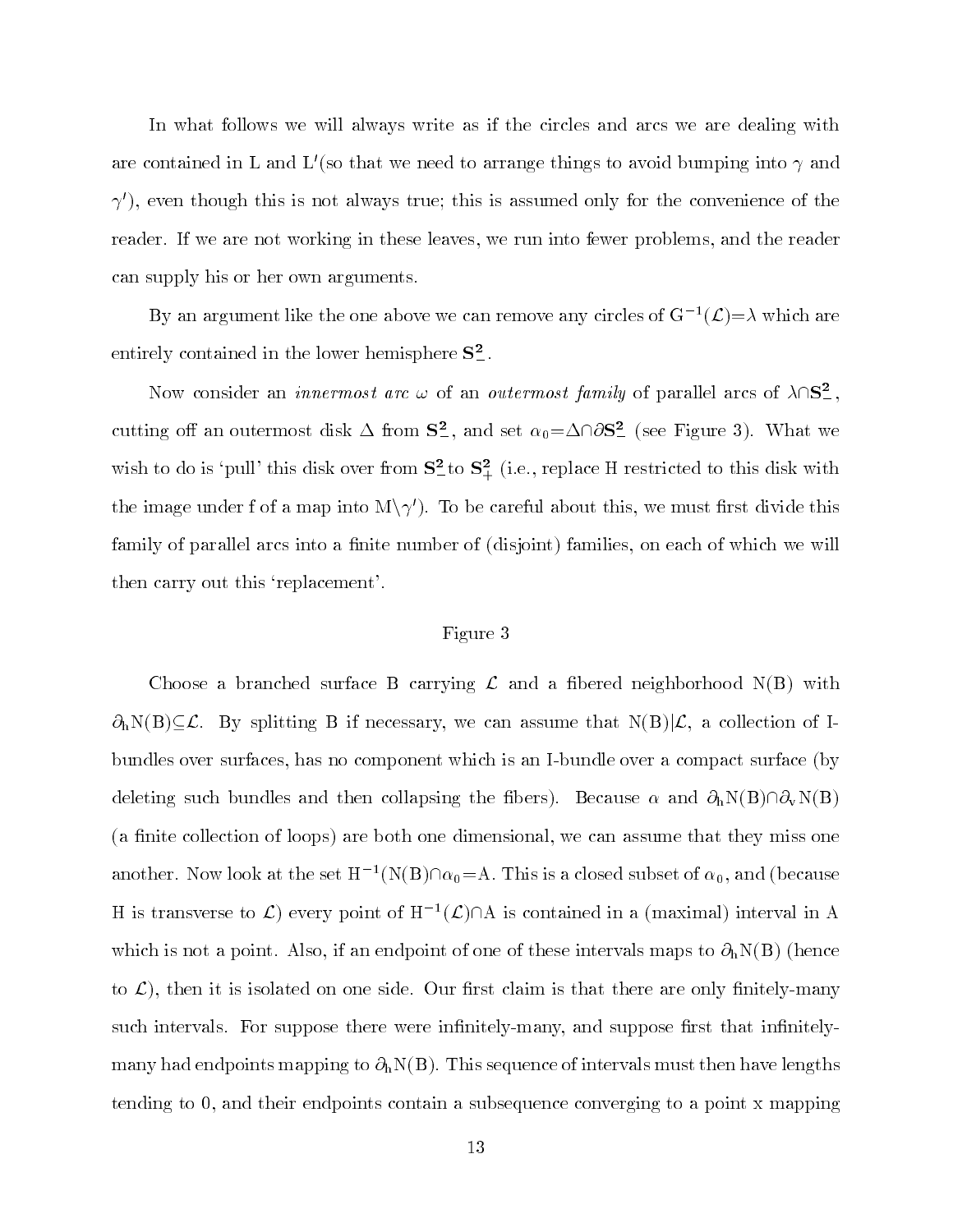to  $\partial_h N(B)$  (since its inverse image is closed). But this point x is then isolated in A on one side, contained in a non-trivial interval of A on the other, and limited on by the endpoints of a sequence of intervals in A, which is clearly absurd. Therefore, infinitely-many of these intervals would have to have (both of their) endpoints in  $\partial_v N(B)$ . But since by hypothesis each also intersects  $H^{-1}(\mathcal{L})$ , we then get a sequence of points in  $H^{-1}(\mathcal{L})$  converging to a point y mapping to  $\mathcal{L}$ . But since the lengths of our intervals tend to zero, their end points also converge to y, so (since the endpoints map to  $\partial_v N(B)$ ) y also maps to  $\partial_v N(B)$ , so  $f(y) \subseteq \mathcal{L} \cap \partial_v N(B) = \partial_h N(B) \cap \partial_v N(B)$ , a contradiction. So there are only finitely-many such intervals.

 $N(B)$  can be foliated (by foliating the I-bundles between the leaves of  $\mathcal{L}$ ) with  $\mathcal{L}$  as a sublamination. By imagining that we locally crush leaves of this foliation to a point (in coordinate charts, say) we obtain local maps of I into an interval, which (since H is transverse to  $\mathcal{L}$ ) is non-singular (i.e., locally injective) at the points of  $I\cap H^{-1}(\mathcal{L})=C$ . Our next claim is that we can find a finite number of disjoint subintervals of I, whose union contains C, each of which is mapped injectively under one of our local maps. This is because since the local maps are non-singular on C, for each point z of C, there is a neighborhood of it on which the local map is injective. This gives an open cover of C, which has a finite subcover; by breaking ties  $(C$  is a Cantor set and the cover consists of intervals - pick points not in C in each overlap and shorten each interval using that point), we obtain our disjoint intervals.

This gives us in total a finite number of intervals covering one end of our family of arcs (by only taking those which intersect that end), for which the points of C map injectively into a local model of  $N(B)$  with its leaves crushed to points. These intervals partition our family of parallel arcs into a finite number disjoint, parallel subfamilies. We will now show how to pull the (outermost) subfamily into  $S_{+}^-$ , leaving the rest of the subfamilies fixed; by induction we can then pull the entire family into  $S_{+}^{-}$ .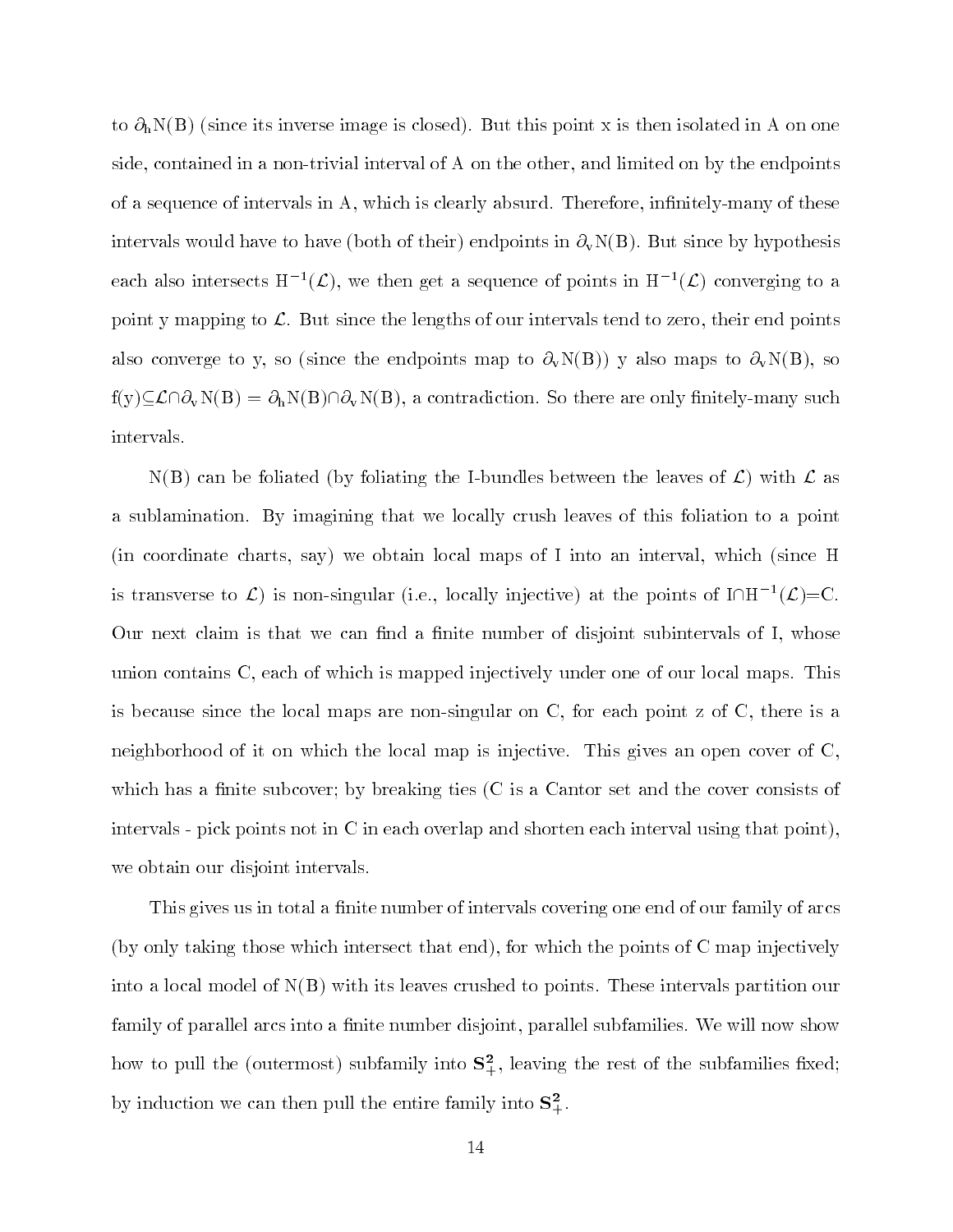Let  $\omega_0$  be the innermost arc of this outermost subfamily, cutting off the subdisk  $\Delta_0$  of  $\Delta$ , and let  $\alpha_0 = \Delta_0 \cap S^1$ . Under H,  $\Delta_0$  represents a homotopy of fo $\alpha|_{\alpha_0}$ : $(\alpha_0,\partial \alpha_0) \rightarrow (N,L\setminus \gamma)$ into  $L\setminus \gamma$ ; by the injectivity above, in follows that there is a homotopy J' of

$$
{\rm H}'|_{\alpha_{\,0}}; (\alpha_{0},\!\partial \alpha_{0})\!\!\rightarrow\!\!(\mathrm{M},\! \mathrm{L}' \backslash \gamma')
$$

to an arc  $\omega_0'$  in  $L' \setminus \gamma'$ . Because L' is two-sided, we can continue the homotopy and push this off of L' (in the direction that the arc  $\alpha_0$  was heading at its endpoints) to an arc  $\beta'$ . This gives us a map  $J' : \Delta'_0 \to M$ , which is transverse to  $\mathcal{L}'$  along its boundary; we can therefore, by a small deformation fixed on the boundary, make  $J'$  transverse to  $\mathcal{L}'$  (and  $\gamma'$ ; any loops in  $(J')^{-1}(\mathcal{L}')$  can be removed as before (see Figure 4).

# Figure 4

 $f \circ \omega_0'$  and  $H \circ \omega_0$  are both homotopic rel endpoints to  $H \circ \alpha_0 = f \circ H' \circ \alpha_0'$  (under fol' and H), and both map into  $L\setminus \gamma$ , so together they form a loop in  $L\setminus \gamma$  null-homotopic in N; by the injectivity of the composition  $\pi_1(L\setminus \gamma) \rightarrow \pi_1(L) \rightarrow \pi_1(N)$ , this loop is therefore nullhomotopic in  $L\setminus \gamma$ , by a homotopy J<sup>+</sup>. After pushing this homotopy off of L (as before), we can think of it as a homotopy in the complement of  $\mathcal L$  between  $f(\beta')$  and  $\beta$ . We can now replace  $\text{H}\vert_\Delta$  with (foJ') $\cup J^+$  to get a picture like Figure 5; this, together with foH' and  $\text{H}|_{\mathbf{S}^2_-\setminus\Delta}$  form a new map G transverse to  $\mathcal{L}$ . Notice that the lamination  $(J')^{-1}(\mathcal{L}')$  consists of arcs joining the *same* pairs of points as  $H^{-1}(\mathcal{L})\cap\Delta_0$  did; for if any are knocked 'off-line' we would be able to find either a monogon side of our subfamily (the (image of) the disk the outermost such arc cuts off can be completed to a monogon, because  $N(B)|\mathcal{L}$  has no compact I-bundles; see Figure 6), or non-trivial holonomy around a null-homotopic loop in  $G^{-1}(\mathcal{L})$  (which is impossible for an essential lamination - it implies non-trivial holonomy around a loop null-homotopic in its leaf). If we redefine  $K=K\cup J$ , we then succeed in 'pulling' the outermost family of arcs into  $S^2_+$ . J may meet  $\gamma'$ ; however, it is still true that  $G|_{\partial(\mathbf{S}^2_+\cup\Delta)}$  is homotopic to  $G|_{S^1}=\alpha$  in the complement of  $\gamma'$ .

Figure 5 Figure 6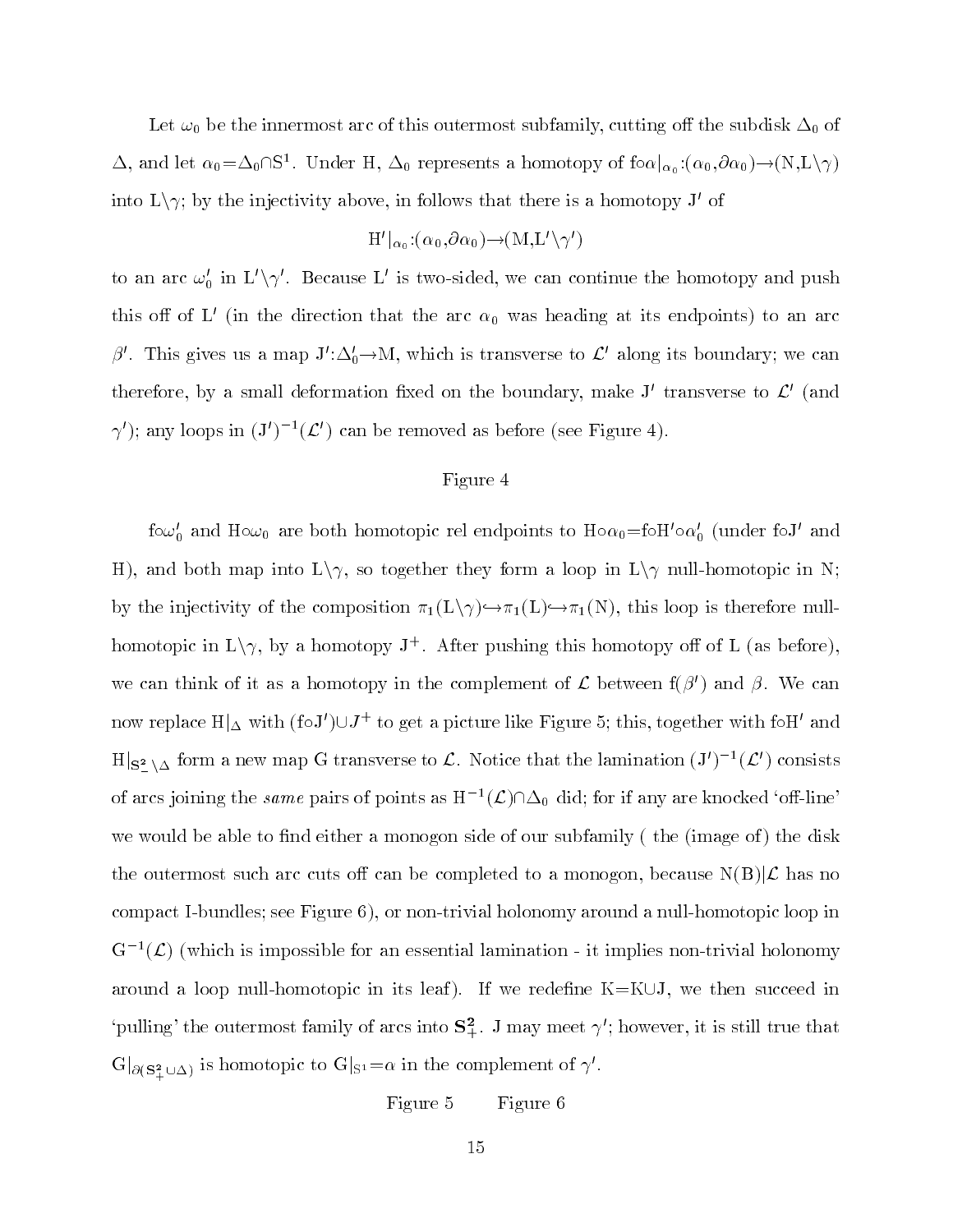To see this, consider the (innite number of ) points of  $(J_{\perp})^{-1}(\gamma)$ ; they are contained in (nnitely-many) arcs  $\rho_1,\ldots,\rho_k$  of J  $^-(L)$ . The endpoints of each of these arcs  $\rho_i$  bound an arc  $\beta_i$  of  $H^{-1}(\mathcal{L}) \cap \Delta$ ; since both  $f(\beta'_i)$  and  $\beta_i$  are homotopic rel endpoints to (a subarc of)  $\alpha_0$ , they are therefore homotopic rel endpoints to one another in N. They are therefore homotopic rel endpoints to one another in L, by the  $\pi_1$ -invectivity of L. In other words,  $f(\beta_i)$  is nomotopic rel endpoints, in L, to an arc missing  $\gamma$  (because  $\beta_i$  misses  $\gamma$ ). By the third injectivity result above, this implies that  $\rho_{\text{i}}$  is homotopic rel endpoints, in L , to a map missing  $\gamma'$ . If we imagine tacking these homotopies onto J' (in the normal direction; see Figure 1), they give us a prescription for *ujung*  $\alpha_0$  in M *over* the points of  $(J - \gamma)$ to  $\omega_0'$ , i.e.,  $\alpha_0$  is homotopic to  $\omega_0'$ , rel endpoints, in the complement of  $\gamma'$ .

## Figure 7

Continuing inductively, since there are only finitely many parallel families of arcs in  $\lambda$   $\cap$  S<sup>2</sup>, and only finitely-many subfamilies in each parallel family, we can pull all of the arcs of  $G_-(\gamma)$  in the lower nemisphere into the upper nemisphere (at the expense of deforming  $\alpha'$  in the complement of  $\gamma'$ ); then by doing disk-replacements as above, we can remove all points of  $(\Pi_{\alpha})^{-1}(\gamma)$  from  $S_{+}$ , achieving our desired null-homotopy of  $\alpha$  .

This proposition completes the theorem. f: $M \ N(\gamma') \to N \ N(\gamma)$ nd is the second of the homotopy and the second of the second second second second second second second second second second second second second second second second second second second second second second second second equivalence between 3-manifolds with incompressible boundary, which is a homeomorphism on the boundary; Waldhausen's Theorem [Wa] says that f is homotopic, rel boundary, to a homeomorphism. By gluing on the homeomorphism  $f: N(\gamma') \to N(\gamma)$  by a constant homotopy, this gives a homotopy of  $f:M \rightarrow N$  to a homeomorphism.

## 4. Concluding remarks

The question that we leave unanswered here - can we deform a homotopy equivalence to give an essential pullback - seems to be a rather elusive one. It is even unclear whether one should expect a finite number of 'surgeries' to suffice, as in Waldhausen's original proof,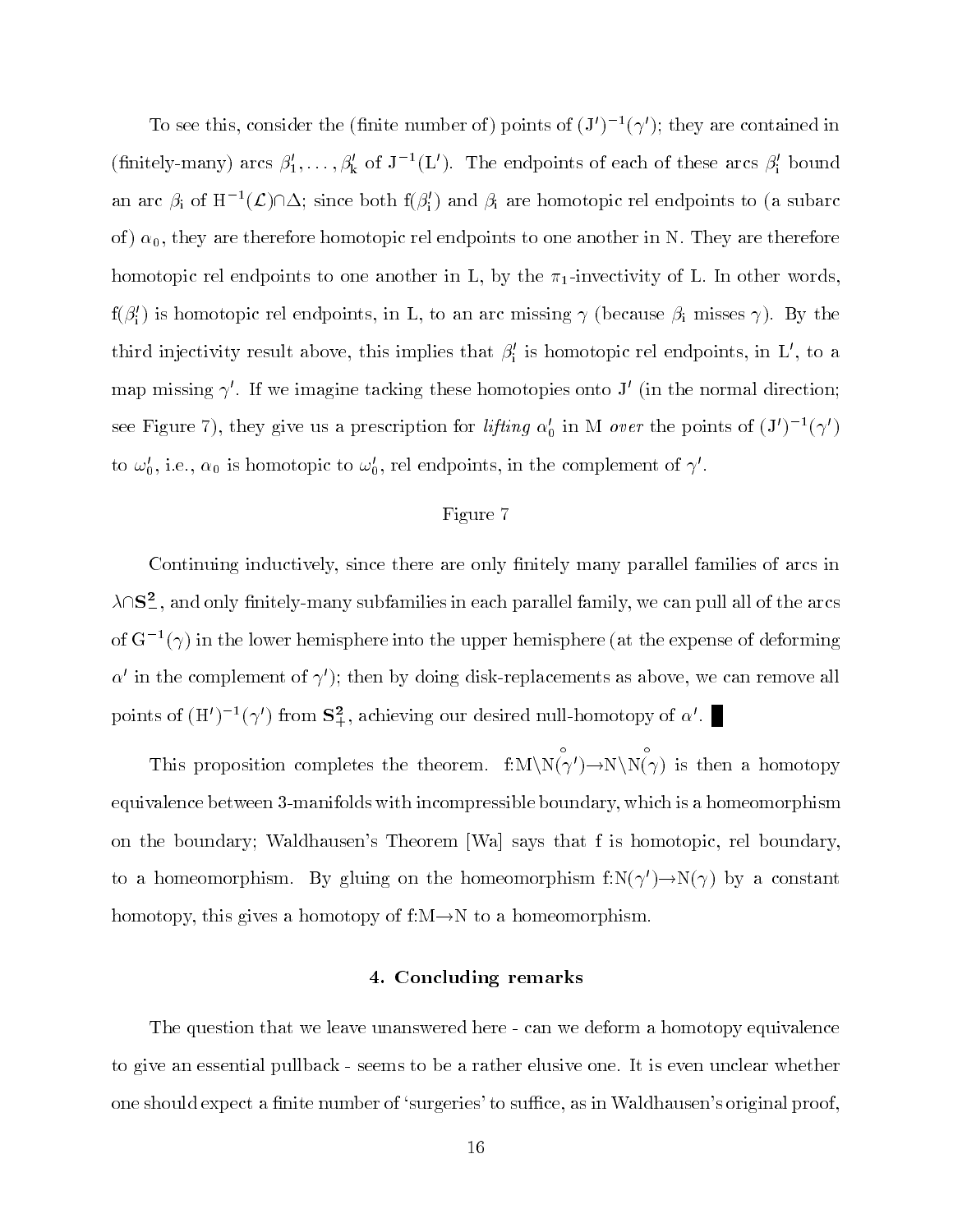or whether something more like a `convergence' result (like that of [M-S], for example) will be required. Evidence seems to point to the latter [Ga2], but it is possible that this could be changed by once again invoking the hypothesis that both manifolds be non-Haken [Br3].

One direction in which to improve the result presented here is to remove the hypothesis that  $\mathcal L$  be transversely orientable. This hypothesis was used to allow us to make coherent choices of orientations for leaves, in order to carry out our degree calculations. Losing this hypothesis would only affect the proof of Lemma 5, however. For example, if we only assume that every leaf in the range is orientable (a fact which seems to be true for nearly all of the known examples), we can by the same method of proof recover the fact that all leaves in the inverse image of a leaf with no holonomy have the same degree, up to sign (and that degree must therefore be 1). For all leaves in the domain must then be orientable, since otherwise an orientation-reversing loop in a leaf  $L'$  is a transverse orientation-reversing loop (since M is orientable), so maps (since f is transverse to  $\mathcal{L}$ ) to a transverse orientation-reversing loop in a leaf L, hence (since N is orientable) an orientation-reversing loop.

In fact, if we assign a (temporary) orientation to our transverse arc I, in so doing assigning orientations to each of its pullbacks (since they map homeomorphically), we can then assign (temporary) orientations to the leaves of  $L'$ , by completing the transverse orientation to the orientation of M. The orientations so assigned at the inverse image of a point all agree with orientations on the leaves containing them; otherwise, as before, we could draw an arc between two points with opposite orientation, which therefore flips the transverse orientation, as well; the arc would then map to a transverse orientation-reversing loop in our leaf.

Then the local degree of f at a point agrees with the local degree of f restricted to our leaf L'; this gives us a degree of the map  $f:L'\rightarrow L$ , well defined up to sign, which can be calculated by using the local degrees of f thought of as a map from M to N. But then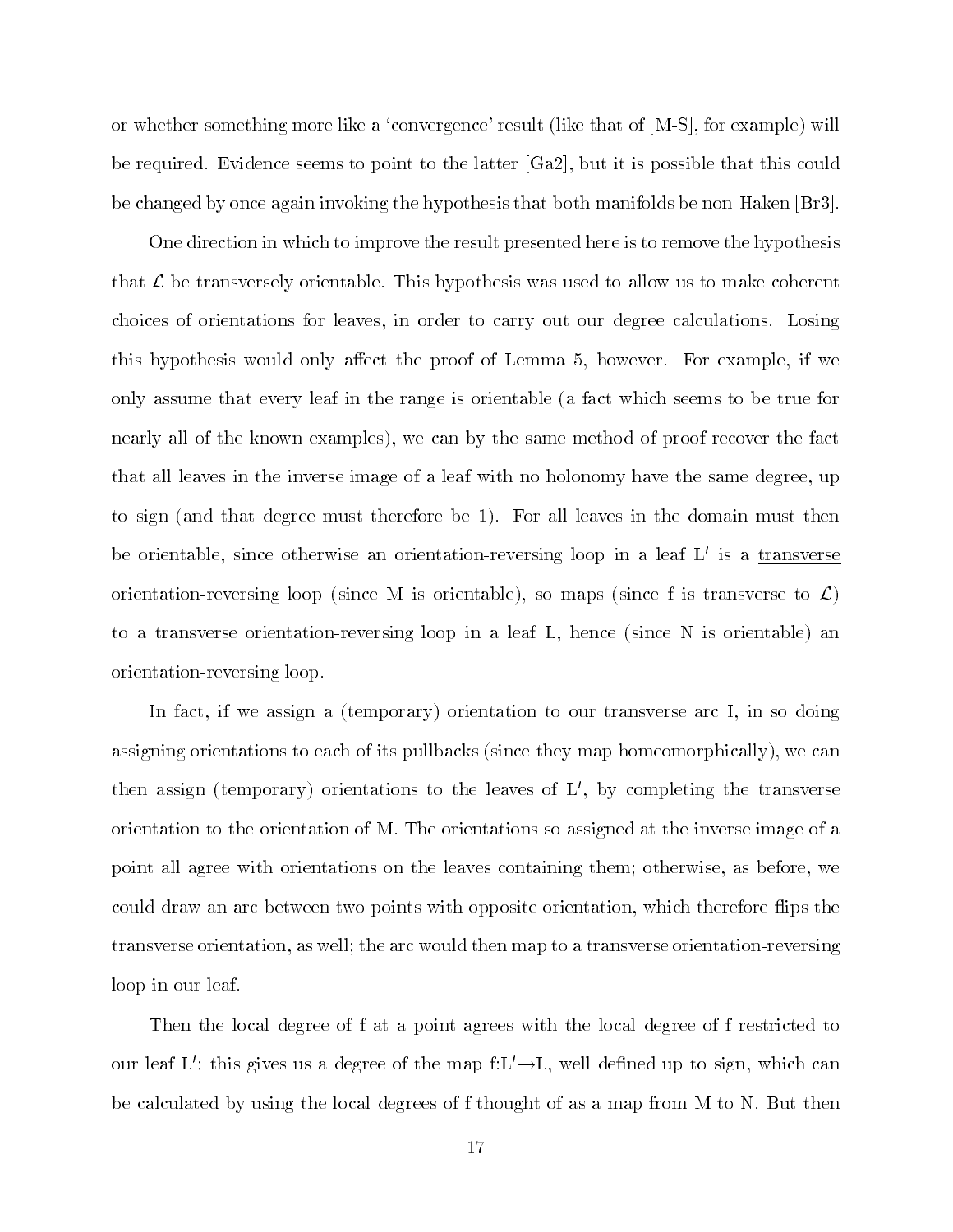if two leaves in  $f^{-1}(\mathcal{H})$  have different degrees (up to sign), we can use the same see-saw method of proof in Lemma 5 to manufacture a contradiction.

This allows us to give a different proof of Lemma 5 (and Corollary 6) if we assume that our lamination  $\mathcal L$  is (a sublamination of) a foliation with orientable leaves. For then by passing to a 2-fold covering in the range (and the corresponding 2-fold covering in the domain), we can make our split foliation (and hence its pullback) transversely orientable. Then since (by [Br2]) both laminations still have every leaf dense, we can then recover Lemma 5 and Corollary 6 for these new laminations.

But this in turn allows us to easily recover these results for our original lamination. For either a leaf in the range has a single inverse image under the orienting cover, or two inverse images. If it has one inverse image, then the cover of the pullback also consists of a single leaf, and so the pullback does. If the leaf in the range has two inverse images under the covering, then the covering of the pullback consists of two leaves, so the pullback consists of one or two leaves. But if there are two, they map to our original leaf with the same degree, up to sign, which implies that our map f has even degree, a contradiction. So all leaves still have inverse images consisting of a single leaf.

## References

[Br1] Brittenham, Essential laminations in Seifert-bered spaces, Topology <sup>32</sup> no. 1 (1993), 61-85

[Br2] Brittenham, Essential laminations in non-Haken 3-manifolds, to appear in Topology and its Applications

[Br3] Brittenham, Essential laminations and deformations of homotopy equivalences, II: the structure of pullbacks, in preparation

[Br4] Brittenham,  $\pi_1$ -injective, proper maps of open surfaces, preprint

 $[B-T]$  Brown and Tucker, On proper homotopy theory for non-compact 3-manifolds, Trans. A.M.S. <sup>188</sup> no. 2 (1974), 105-126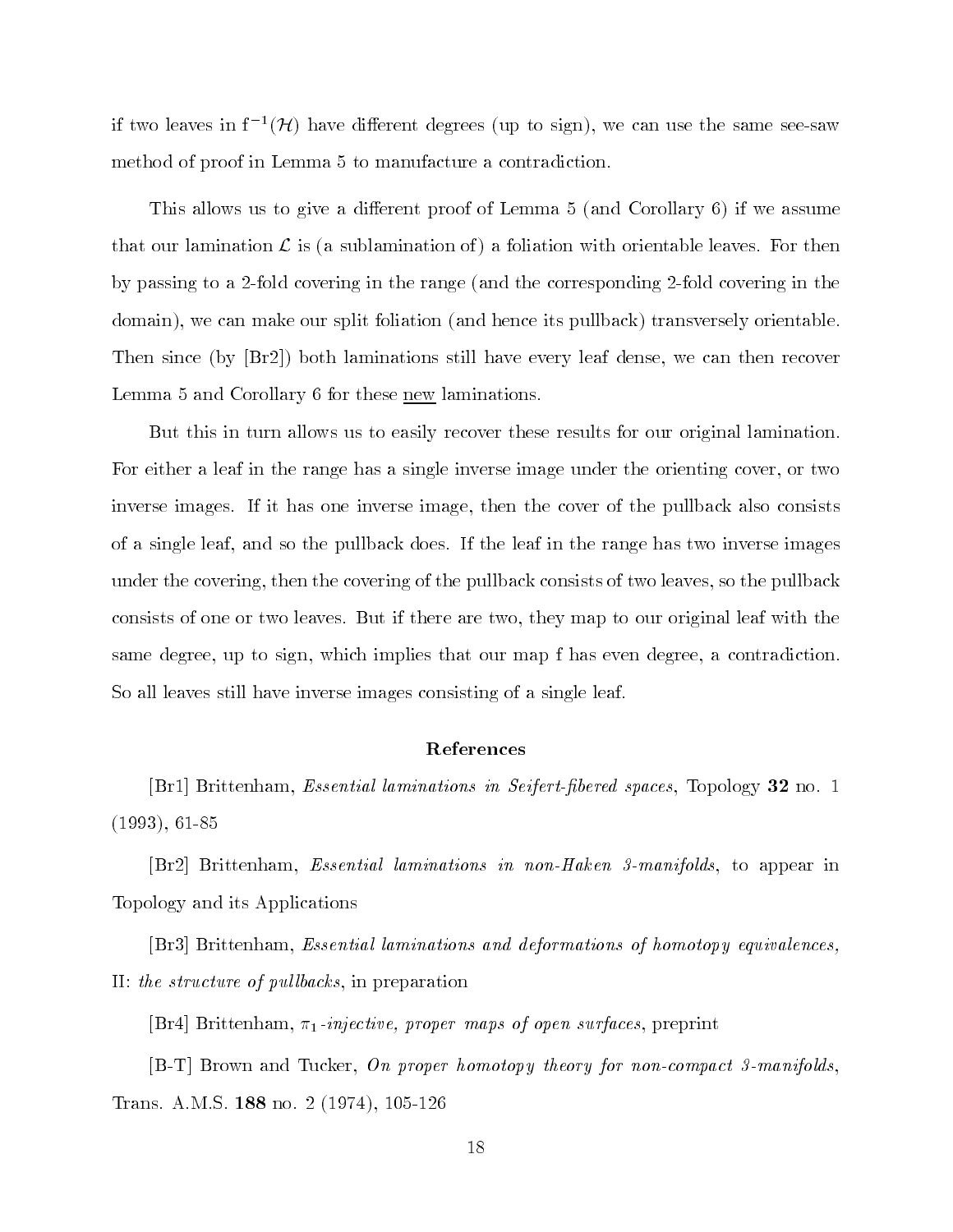[Cl] Claus, Essential laminations in closed Seifert-bered spaces, Thesis, University of Texas at Austin, 1991

 $[De]$  Delman, *Essential laminations in knot complements*, Thesis, Cornell University, 1992

[EMT] Epstein, Millet, and Tischler, Leaves without holonomy, J. London Math. Soc. (2) <sup>16</sup> (1977), 548-552

[Ga] Gabai, Foliations and 3-manifolds, Proc. ICM Kyoto 1990, 609-619

[Ga2] Gabai, personal communication

[G-K] Gabai and Kazez, 3-manifolds with essential laminations are covered by solid tori, preprint

 $|G-O|$  Gabai and Oertel, *Essential laminations in 3-manifolds*, Annals of Math. 130 (1989), 41-73

[H-S] Hass and Scott, Homotopy equivalence and homeomorphism of 3-manifolds, preprint

[M-S] Morgan and Shalen, Degenerations of hyperbolic structures, II: measured laminations, trees, and 3-manifolds, preprint

[Mo] Mostow, Quasi-conformal mappings in n-space and rigidity of hyperbolic space forms, Publ. IHES, no. 34 (1968), 53-104

[Na] Naimi, Constructing essential laminations in some 3-manifolds, Thesis, Caltech, 1992

 $|Ro|$  Roberts, Taut foliations in alternating knot exteriors, Thesis, Cornell University, 1992

[Sc] Scott, The are no fake Seifert-fibered spaces with infinite  $\pi_1$ , Annals of Math. 117 no. 1 (1983) 35-70